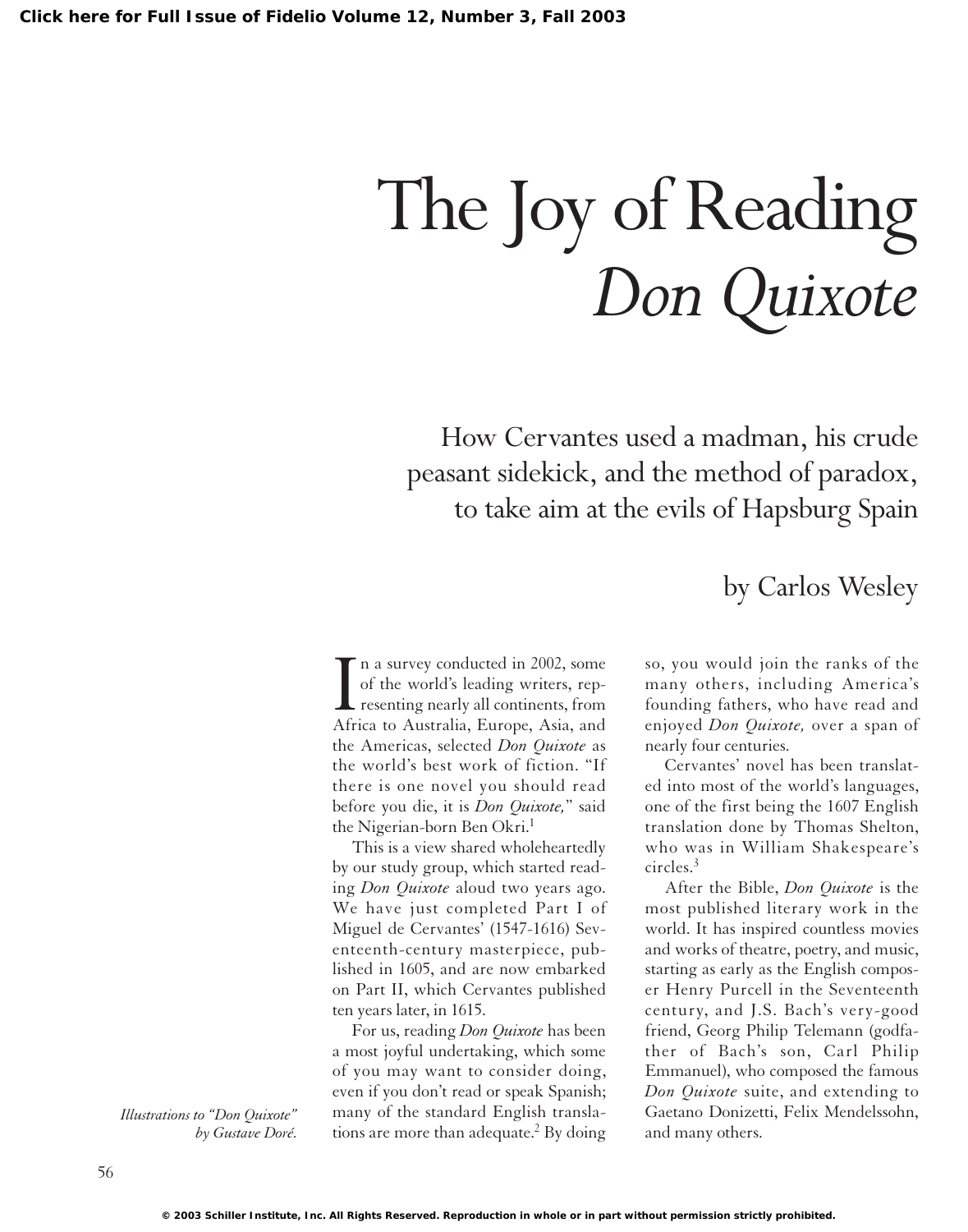## Holding Up a Mirror to Society

As most everyone knows, the basic plot of *Don Quixote* concerns the adventures a member of the lower landed gentry at the end of the Sixteenth century in Spain, who, having gone crazy from reading too many books of knight-errantry, decides to become a knight-errant himself, and, along with his neighbor, the peasant Sancho



*Don Quixote, accompanied by Sancho Panza, agrees to slay a giant for Dorotea (Part I, Chapter 29).*

Panza, to whom he promises the "governorship of an isle" in exchange for serving as his squire, undertakes to travel across Spain. Along the way, they meet aristocrats, bureaucrats, and petty thieves, tradesmen, soldiers, priests and monks, dukes, duchesses, and whores, 669 individual characters in all, who are the real people of what Spain was at the time: the most powerful nation in the world, but fast on its way to inexorable ruin because of the stupidity of its people and the policies of the ruling Hapsburgs, particularly Philip II (1527-1598), and his son, the indolent and venal Philip III (1598-1621). While the former engaged in a cruel, but ineffectual, policy of repression towards the Low Countries, it was during the latter's reign that the expulsion of Spain's Muslim population took place, starting in 1609, completing the process of

> ethnic cleansing begun more than a century earlier, with the expulsion of the Jews during the reign of Philip III's great-great grandmother, Queen Isabella (1451-1504).

> Throughout the journey of Don Quixote and Sancho Panza, besides holding up a mirror in which his contemporaries could see their strengths, and the follies that had brought them to this sad pass, Cervantes shows them (and us) how to get out of the mess, by, among other things, having the Don teach Sancho how to govern—lessons which the latter learns well, as we see later, when he rules the "isle of Barataria" in an exemplary manner. (That is, until confronted with a new situation that does not fit the axioms he has been operating under, when he is unable—or unwilling—to change, and quits the job.)

#### Many Layers of Meaning

While one can certainly get a lot of enjoyment from reading *Don Quixote* by oneself, there is a heightened sense of joy and understanding that comes from reading it aloud in a group setting, as we have learned in our study circle.

Our group came together in the year 2000, when this author assumed increased editorial responsibilities for the Spanish-language publications of the international movement led by Lyndon LaRouche, and realized there was a need to hone his own language skills, and those of a couple of his younger associates. Having learned from previous experience the salutary effects of reading *Don Quixote,* I proposed that the three of us get together occasionally to study some passages. To my surprise, at the appointed

time for the first meeting, not only did the youngsters show up, but also several other colleagues, who wanted to join in the fun.

Our group at one time exceeded 20 persons—a somewhat unwieldy number—but eventually it settled to a much more manageable level of between 10 and 12 persons.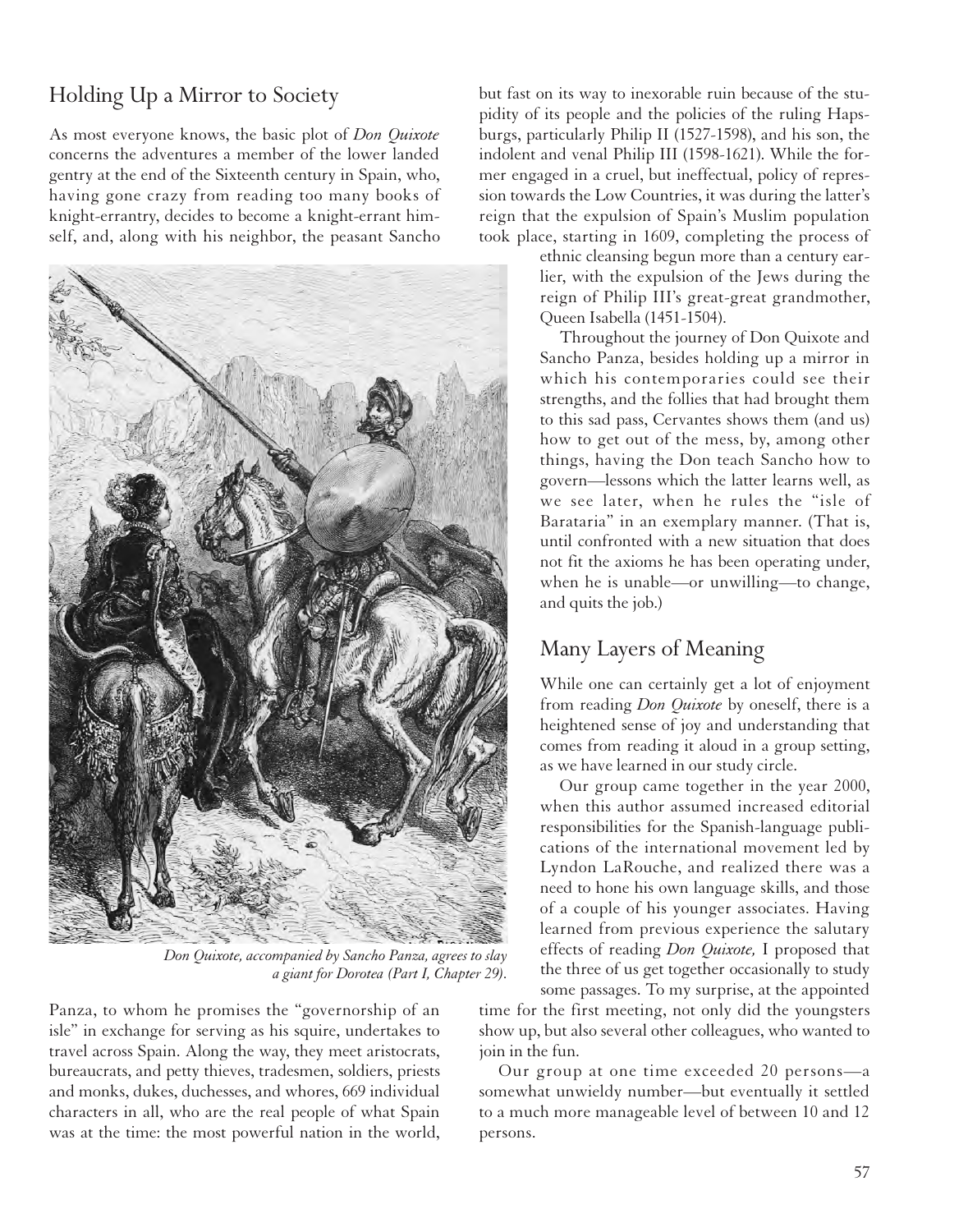From the beginning, we established a few simple rules to facilitate participation: That we meet at a set time each week, for no more than one hour; that we start at the established time (most of the time, anyway!), regardless of how many were present; and that we finish at the agreed time. This way, everyone could schedule to participate in the readings, without worrying about disrupting their work or other activity. One other rule was that we go around the circle, and everyone gets to read aloud.

Although it has been over two years, and we are only halfway though the book, it has been so much fun, that no one has been in any particular hurry to finish. "Are you kidding? This is the highlight of my week! This is

# Spain under the Hapsburgs

 $\prod_{\text{folarent}}$  Euler King Philip II (1527-1598), the relatively tolerant policies towards religious dissent of his father, the German emperor Charles V (1500-1558, who counted Erasmus among his official advisors), the first Hapsburg to rule Spain, were reversed, while Charles' disastrous economic and social policies were made even worse. Spain declared sovereign bankruptcy four times in the Sixteenth century, and most of the gold, silver, and other wealth coming from its colonies in the Americas, went to pay debt to Genoese, Venetians, Dutch, and other foreign bankers.

The privileges of the feudal Council of the *Mesta,* which had the right to drive its herds of sheep over cultivated fields, without paying any compensation to the peasants (who were prohibited from putting up fences), wreaked havoc with agriculture, a situation that was made worse after 1609, when Philip III expelled the Spanish Muslims, called Moors, who were the country's most skilled farmers, leading to the collapse of the irrigation systems. Manual work in fact, any productive activity—was considered anathema by the nobility, and by those that pretended to be noble, which was pretty much everyone else. Intellectual pursuits, commerce, science, were also considered a threat to honor, and there were few who engaged in these activities, especially after the expulsion of the Jews a century earlier, in 1492. The *grandees,* the upper aristocracy, were exempt from taxes, but so too were the lesser *hidalgos,* the clergy, and many others, so that the majority of taxes were paid by poor tenant farmers. It is estimated that in

what I look forward to," commented a member of the group once. What better testimony to the power of the book, than the fact that it has held the attention of the diverse composition of our reading circle for so long?

Our group includes (or has included at different times) Hispanic migrant farm workers, with little formal education; native Spanish-speaking elementary-school pupils; high-school or college-educated native Spanishspeakers; and high-school or college-educated Americans, whose command of Spanish ranges from rudimentary to near-native ability. And, although not everyone (how could we?) gets exactly the same things from the book, every one of us enjoys coming together for one

1597, only 17 percent of the inhabitants of the city of Burgos were subject to taxation.4

The bubonic plague returned periodically, and some areas of Spain became virtually depopulated. In the Eighteenth century, the Bourbon king Charles III brought in German colonists to resettle the Sierra Morena, the scene of some of Don Quixote's most memorable adventures.

All government appointments required a "certificado de pureza," proving one was free of any "taint" of Jewish or Moorish blood.<sup>5</sup> And then there were the thought-police, the Inquisition. While the Inquisition was active at one time or another in nearly every European country, in Spain it took on a special character: it became a State institution, rather than just an arm of the Church, at times vying even with the monarch for power, and did not disappear completely until the Nineteenth century, although it had been weakened significantly earlier by Charles III. At the height of its power, specially after the Counter-Reformation launched by the Council of Trent (which was instigated and kept going by the Hapsburgs) officially imposed Aristotelean thought-control, the Inquisition "examined man's religious conscience without pity, even to its innermost spiritual sentiments. With religious fanaticism, and without Christian charity, it rigorously judged and punished any abnormality or deviation from the fixed ideas held by the feared tribunal of the Inquisition."6 And, owing to the "inflexible intolerance of Philip II and the Inquisition, Erasmian thought soon disappeared from Spain."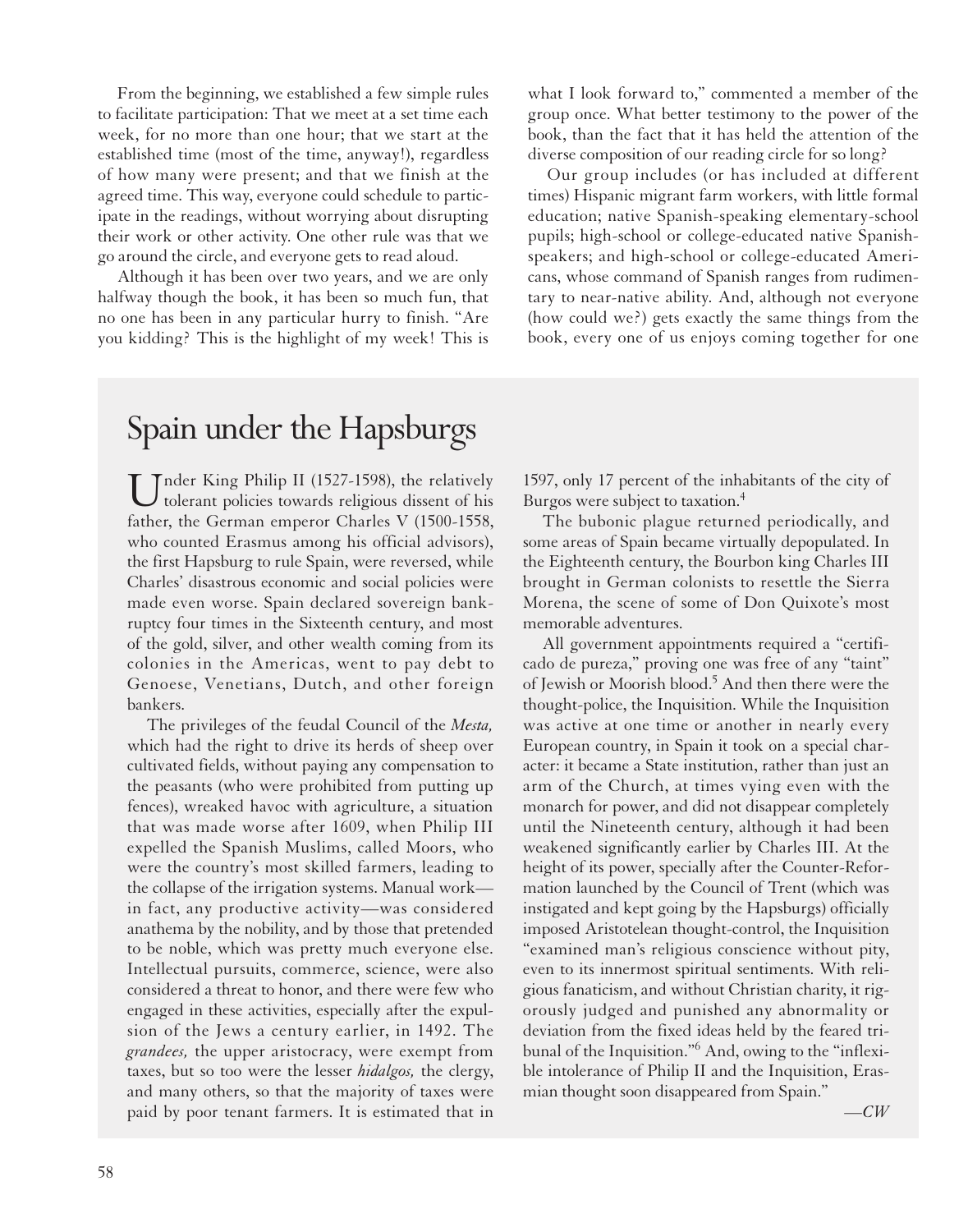hour each week, each taking his turn to read a portion aloud, while the group's leader—sometimes this author, sometimes someone else—who has taken the time to research the chapter beforehand, provides the definition for terms that may be unfamiliar (not as many as one may think, as Cervantes' Spanish is remarkably modern), or explains literary, historic, or popular allusions, and such.

The one thing we try to avoid is "explaining" what Cervantes "meant to say," as we have learned that there are layers and layers of meaning hidden in the ambiguities of *Don Quixote,* that are uncovered as if peeling an onion, as LaRouche would say.

Take this example from Part I, Chapter 9:

This thought made me confused and eager to learn the true and authentic story of the life and marvels of our famous Spaniard, Don Quixote de La Mancha, light and mirror of Manchegan chivalry, and the first in our age and these calamitous times to assume the toil and exercise of knightly arms, to redress wrongs, to succor widows, to protect damsels such as those that go, with their whips and palfreys and with their virginity on their backs, from mount to mount and from vale to vale; and were it not that some ne'er-do-well, or some base fellow with his axe and steel cap, or some enormous giant forced himself upon them, there were damsels in the days of yore, that in eighty years of life, having not once in all of them slept under one roof, went to their graves with their virginity as intact as that of the mothers that bore them.7

Some of these ambiguities—such as the Rabelaisian,<sup>8</sup> "with their virginity on their backs, from mount to mount and from vale to vale"—virtually leap out at any individual reading the book.

However, we have found that additional insight is gained from reading aloud, and from the discussion process that takes place in a group. This is no accident, because Cervantes designed the book to be read aloud—a necessity at the time, since it is estimated that as few as one percent of Spain's population could read and write, and the situation was not much better elsewhere in Europe.

So, throughout Part I of *Don Quixote,* Cervantes describes groups of shepherds in the fields, or travellers coming together at an inn, to hear someone read some book or other. And then, in Part II, Cervantes has people come together to discuss Part I of *Don Quixote!*

Two examples of things we understood better as a result of working together, come from Chapter 52, the last chapter of Part I, entitled "Of the quarrel that Don Quixote had with the goatherd, together with the rare adventure of the penitents, which with an expenditure of sweat he brought to a happy conclusion."9

The first, is Sancho Panza's reaction to seeing his master lying on the ground, after having been beaten by a group of religious penitents, whom Don Quixote had attacked, believing them to be kidnappers.

Fortune, however, arranged the matter better than they expected, for all Sancho did was to fling himself on his master's body, raising over him the most doleful and laughable lamentation that ever was heard, for he believed he was dead. The curate was known to another curate who walked in the procession, and their recognition of one another set at rest the apprehensions of both parties; the first then told the other in two words who Don Quixote was, and he and the whole troop of penitents went to see if the poor gentleman was dead, and heard Sancho Panza saying with tears in his eyes, "O flower of chivalry, that with one blow of a stick has ended the course of thy wellspent life! O pride of thy race, honour and glory of all La Mancha, nay, of all the world, that for want of thee will be full of evil-doers, no longer in fear of punishment for their misdeeds! O thou, generous above all the Alexanders, since for only eight months of service thou hast given me the best island the sea girds or surrounds! Humble with the proud, haughty with the humble, encounterer of dangers, endurer of outrages, enamoured without reason, imitator of the good, scourge of the wicked, enemy of the mean, in short, knight-errant, which is all that can be said!"

Sancho's speech is funny, particularly the part where he describes Don Quixote as "humble with the proud, haughty with the humble," which seems at first glance to be an example of Sancho's well-known proclivity to mangle the language.

But, is it?

While this author could by no means be classed as an expert on Cervantes, I had previously read *Don Quixote* on my own several times. However, I—and others in the group who had read the book before—had missed the real joke in our prior readings, which only came out in the group's deliberative process: namely, that Sancho is not misspeaking; his description of the Don's behavior as "humble with the proud, haughty with the humble," is absolutely true!

This is shown earlier, in Chapter 33, "In which is related the novel of 'The Ill-Advised Curiosity,'"<sup>10</sup> the only instance in Part I where anyone calls on Don Quixote to exercise his calling to knight-errantry.

But while he was questioning him they heard a loud outcry at the gate of the inn, the cause of which was that two of the guests who had passed the night there, seeing everybody busy about finding out what it was the four men wanted, had conceived the idea of going off without paying what they owed; but the landlord, who minded his own affairs more than other people's, caught them going out of the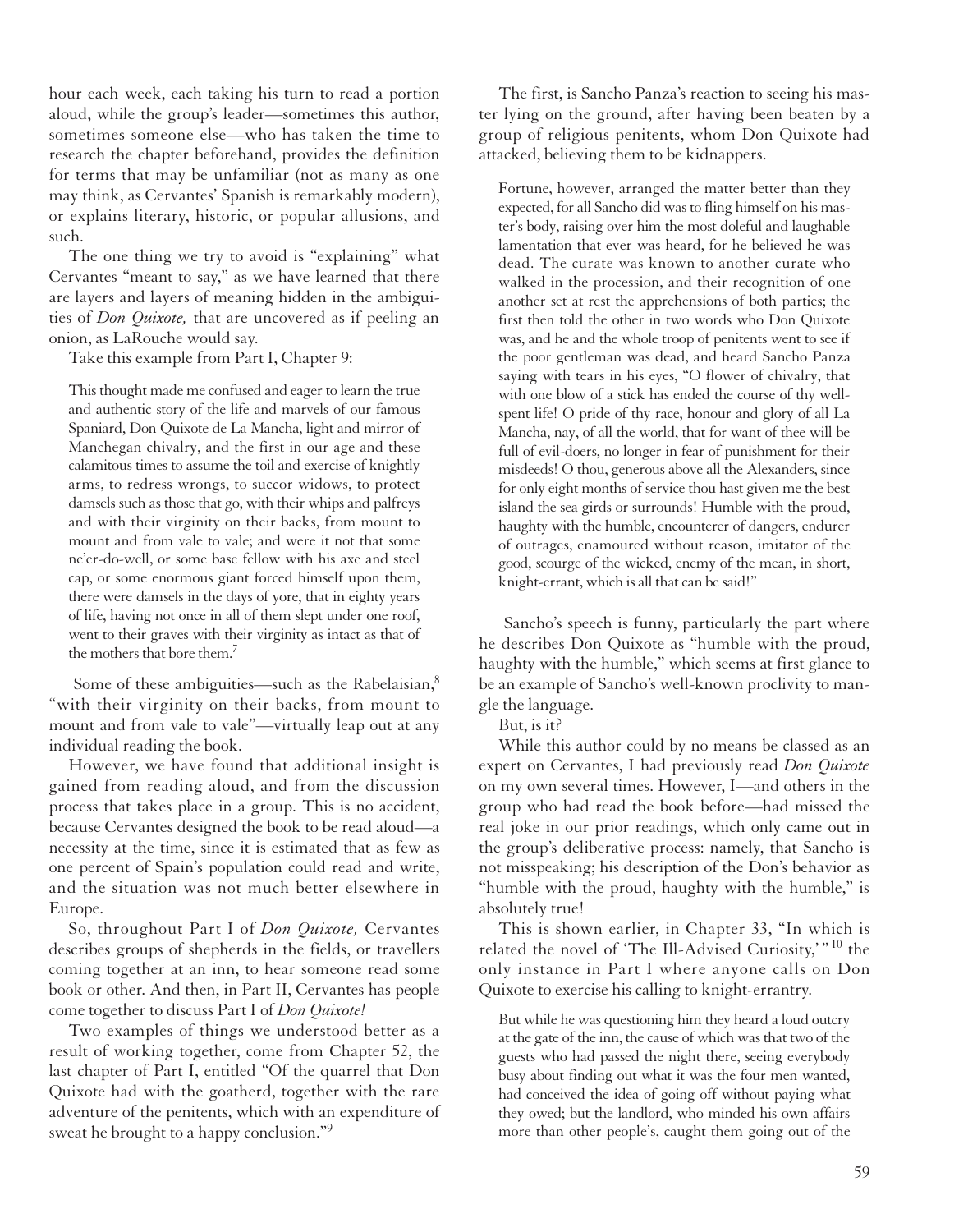gates and demanded his reckoning, abusing them for their dishonesty with such language that he drove them to reply with their fists, and so they began to lay on him in such a style that the poor man was forced to cry out, and call for help. The landlady and her daughter could see no one more free to give aid than Don Quixote, and to him the daughter said, "Sir knight, by the virtue God has given you, help my poor father, for two wicked men are beating him to a mummy."

To which Don Quixote very deliberately and phlegmatically replied, "Fair damsel, at the present moment your request is inopportune, for I am debarred from involving myself in any adventure until I have brought to a happy conclusion one to which my word had pledged me; but that which I can do for you is what I will now mention: run and tell your father to stand his ground as well as he can in this battle, and on no account to allow himself to be vanquished, while I go and request permission of the Princess Micomicona to enable me to succour him in his distress, if she grants it, rest assured I will relieve him from it."

"Sinner that I am," exclaimed Maritornes who stood by; "before you have got your permission my master will be in the other world."

"Give me leave, Señora, to obtain the permission I speak of," returned Don Quixote; "and if I get it, it will matter very little if he is in the other world; for I will rescue him thence in spite of all the same world can do; or at any rate I will give him such a revenge over those who shall have sent him there, that you will be more than moderately satisfied"; and without saying anything more he went

to get the permission. Having obtained it, Don Quixote,

bracing his buckler on his arm and drawing his sword, hastened to the inn-gate, where the two guests were still handling the landlord roughly; but as soon as he reached the spot he stopped short and stood still, though Maritornes and the landlady asked him why he hesitated to help their master and husband.

"I hesitate," said Don Quixote, "because it is not lawful for me to draw sword against persons of squirely condition; but call my squire Sancho to me; for this defense and vengeance are his affair and business."

### Confronting Spanish Society

In the second example from Chapter 52 of Part I, Cervantes confronts the superstitions, false sense of honor, and other flaws of Sixteenth- and Seventeenth-century Spain, with the gentle irony that characterizes him, to even more devastating effect.

This is the fight with the penitents, which immediately precedes the scene with Sancho described above, as related in the translation by J. M. Cohen.<sup>11</sup>

The goatherd, who was now tired of pummeling and being pummeled, let him go at once; and Don Quixote stood up, turning his face in the direction of the sound, and suddenly saw a number of men dressed in white after the fashion of penitents, descending a little hill.

The fact was that in that year the clouds had denied the earth their moisture, and in all the villages of that district they were making processions, rogations, and penances, to pray God to vouchsafe His mercy and send them rain. And to this end the people of a village close by were coming in procession to a holy shrine which stood on a hill beside this valley. At the sight of the strange dress of these penitents Don Quixote failed to call to mind the many times he must have seen the like before, but imagined that this was material of adventure, and that it concerned him alone, as a knight-errant, to engage in it. And he was confirmed in this idea by mistaking an image they were carrying, swathed in mourning, for some noble lady whom these villainous and unmannerly scoundrels were forcibly abducting. Now, scarcely had this thought come into his head, than he ran very quickly up to Rocinante, who was grazing nearby and, taking off the bridle and shield which hung from the pommel, he had him bitted in a second. Then, calling to Sancho for his sword, he mounted and, bracing on his shield, cried in a loud voice to everyone present:

"Now, valiant company, you will see how important it is to have knights in the world, who profess the order of knight-errantry. Now, I say, you will see, by the freeing of this good lady who is being borne off captive, what value should be set on knight-errantry."

Sancho attempts to hold him back:

"Where are you going, Don Quixote? What demons have you in your heart to incite you to assault our Catholic faith? Devil take me! Look, it's a procession of penitents, and that lady that they're carrying upon the bier is the most blessed image of the spotless Virgin. Look out, sir, what you're doing, for this time you've made a real mistake."

Ignoring Sancho's protestations, Don Quixote approaches the procession:

"You who, perhaps because you are evil, keep your face covered, stop and listen to what I am going to say to you."

The first to stop were the men carrying the image, and one of the four priests who were chanting the litanies, observing Don Quixote's strange appearance, Rocinante's leanness, and other ludicrous details which he noted in our knight, answered him by saying:

"Worthy brother, if you wish to say anything to us, say it quickly, for these brethren of ours are lashing their flesh, and we cannot possibly stop to hear anything, unless it is so brief that you can say it in two words."

"I will say it in one," replied Don Quixote, "and it is this: Now, this very moment, you must set this beautiful lady free, for her mournful appearance and tears clearly show that you are carrying her off against her will, and that you have done her some notable wrong. I who was born to the world to redress such injuries, will not consent to your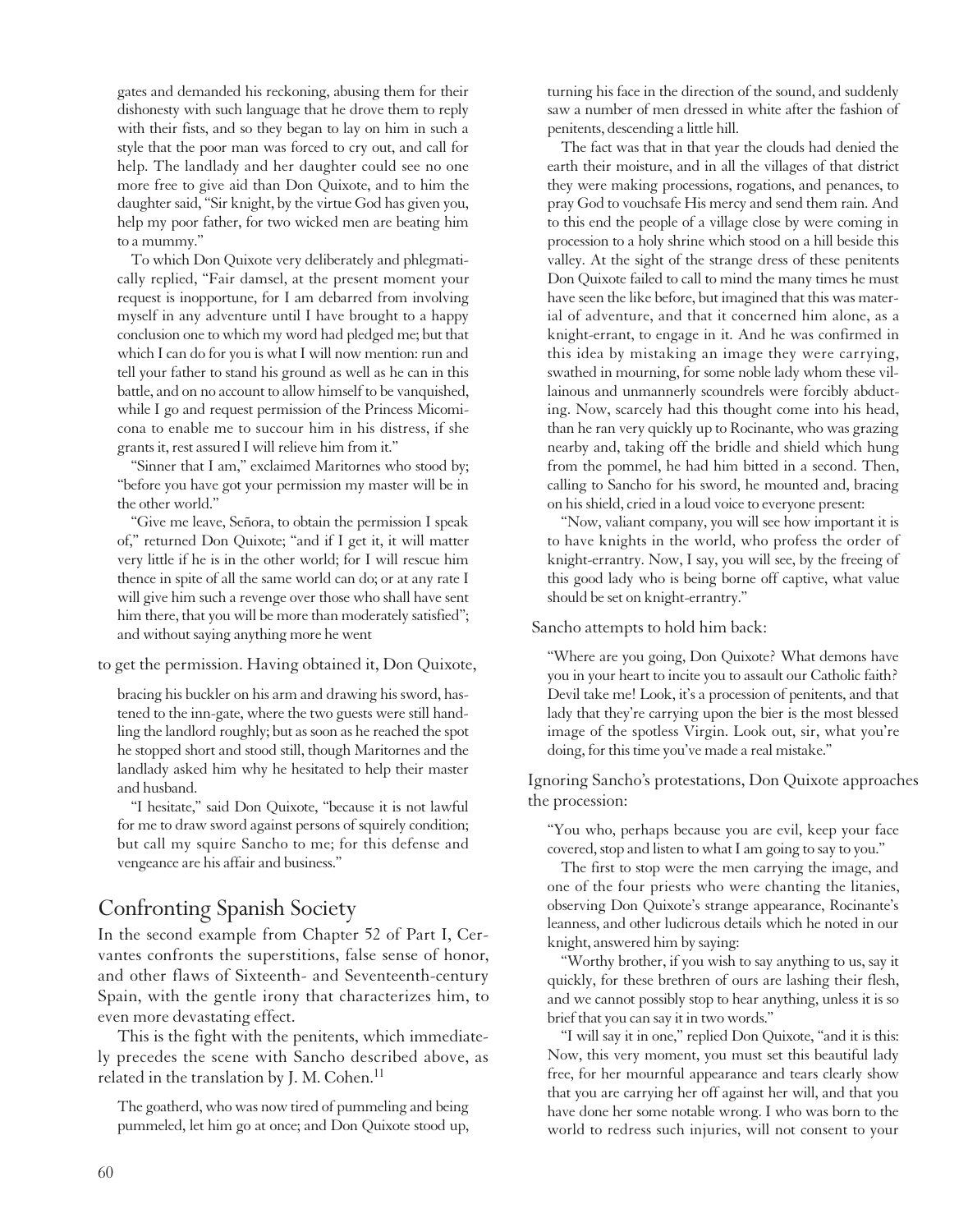advancing one step further unless you give her the liberty she desires and deserves."

Of course, they do not "give her the liberty she desires and deserves." Rather, they laugh at the Don, provoking his anger; he draws his sword and attacks, and they respond by giving him a beating.

The whole scene is hilarious, and Don Quixote's confusing the penitents with kidnappers, brings to mind the famous incident where he confuses the windmills with giants. But, again, through the group's discussion process,

"our Catholic faith," as Sancho fears, but rather those—including the Inquisition-dominated Spanish Church—who are perverting it by engaging in sadomasochism in its name! That is, the Inquisition, which imposed dogma, thought control, instead of faith based on reason, has, indeed, "kidnapped Our Lady," and Don Quixote, whose madness frees him to see and say the truth, like the innocence of the child in the story "The Emperor's New Clothes," is pointing out the obvious. (This is made even more explicit in Part II, Chapter 9, where Cervantes has the Don say: "We have



*Don Quixote is beaten by flagellants after attempting to liberate the statue of the Virgin (Part I, Chapter 52).*

François Rabelais, Thomas More, and the Spanish humanists Luis Vives, Pedro de Lerma, the brothers Juan and Alfonso Valdez, and the scientist Miguel Servet (whom John Calvin burned at the stake for heresy)—sought to do away with feudalism, reforming the Church and ridding it of superstition and hidebound dogmatism, and thus staving off the twin evils of the Reformation and Counter-Reforma-

> tion which, launched and controlled by

> come up against the

In this, Cervantes was following the teachings of Desiderius Erasmus of Rotterdam, who, along with his allies and cothinkers—including

church, Sancho.")

another layer is uncovered. That is, that Don Quixote is correct in saying that those bearing the image, "who, perhaps because you are evil, keep your face covered," are "carrying her off against her will, and that you have done her some notable wrong," as "her mournful appearance and tears clearly show."

That this is, in fact, the case, becomes obvious when one correctly translates the term which most English versions render as "penitents," but which should be rendered as "flagellants." This is confirmed by the response Quixote gets from one of the priests, when he confronted the procession: "If you wish to say anything to us, say it quickly, for these brethren of ours are lashing their flesh." Thus, Don Quixote is not assaulting Venice, bled Europe throughout the Sixteenth century, and even more so during the Thirty Years' War of the Seventeenth, until the Peace of Westphalia in 1648.

Cervantes was an Erasmian. His first mentor was the Spanish clergyman and educator Juan López de Hoyos, the leading translator of Erasmus during this era. In 1567, Cervantes was a student at the school run by López de Hoyos in Madrid, and it was López de Hoyos who first arranged to have the works of Cervantes (whom he called "my dearest and beloved disciple") published, in 1569. It was also de Hoyos who arranged for Cervantes to obtain a position in Italy, where he spent the next five years.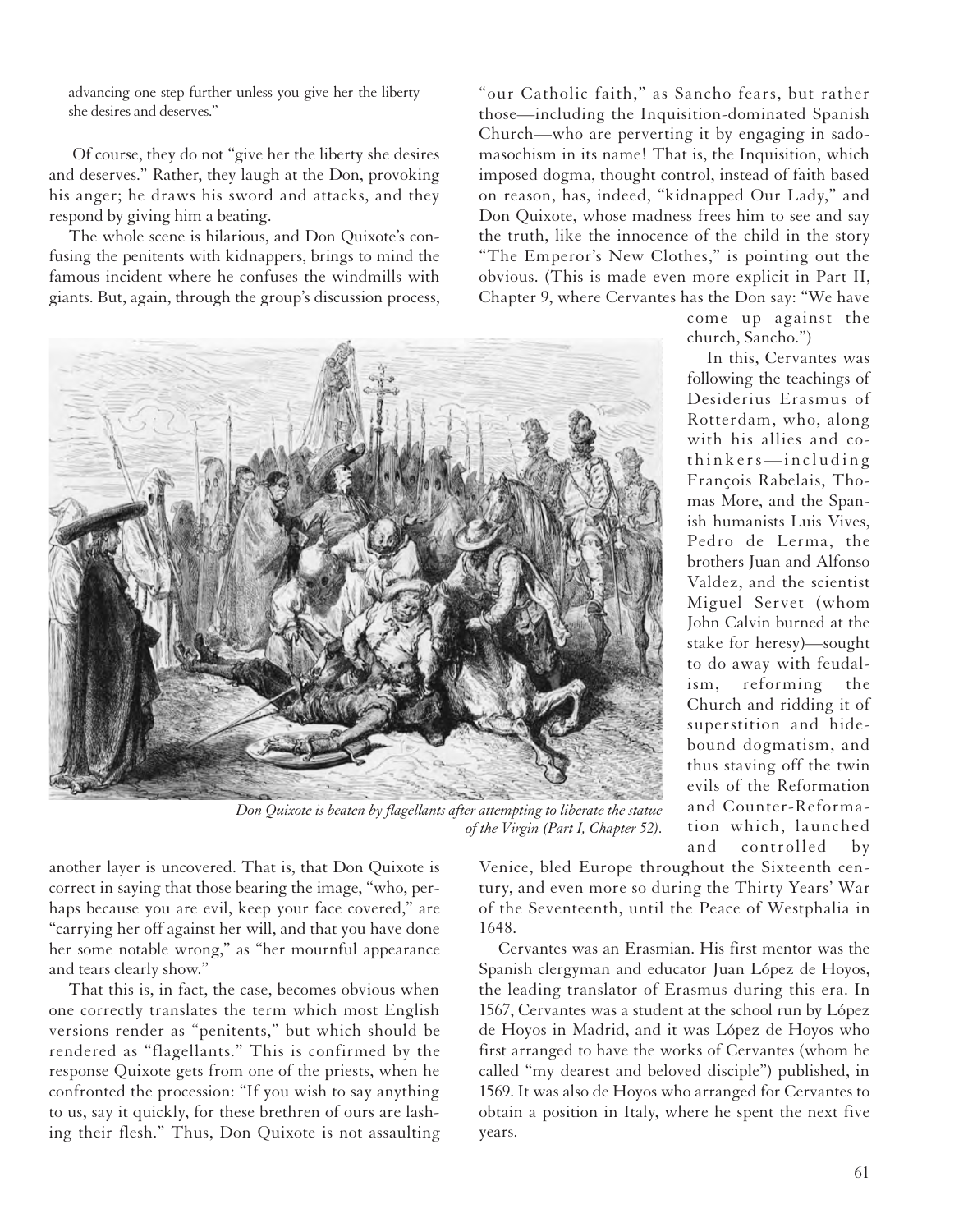#### Paradoxes and Ambiguities

One of the secrets of Cervantes' greatness is his masterful use of what LaRouche describes as *proper* human communication: that which "is based on ironies, on paradoxes, on metaphors, on ambiguities. So that what you say has a double or triple meaning. Good punning—not stupid word-play punning, but really good punning—is an ambiguity. And what you're doing, is, by posing an ambiguity; you're saying, 'What I say to you is this,' but you're disturbing the person you're addressing, because you're raising an ambiguity. And they say, 'What do you really mean?' And you do the same thing. So, what you do by posing a paradox, you force the mind of the other person to go through the process of *solving the paradox.* And thus, you communicate a *meaning* which is not located in a literal reading of the word, as a succession of object references, but a hidden meaning, which the mind of the person on the other end of the conversation is capable of recognizing."12 Thus, adds LaRouche, "the important part of communication is the ability to create paradoxes in the mode of your utterance which force the mind of the hearer to go search for the meaning of your utterance beyond the literal domain of known perceptual, senseperceptual objects."

And this is exactly what Cervantes does throughout *Don Quixote,* as can be seen from the examples we have cited.

But, it goes beyond that: Cervantes not only poses paradoxes in nearly every individual scene of *Don Quixote,* but all of his major characters are themselves paradoxes. The Don is a deluded madman, believed to have been modeled by Cervantes on Philip II, a monarch who started with good intentions, but who set Spain on

## A Manual of International Statescraft

Cervantes' contemporaries were very aware of the<br>World-historical significance of *Don Quixote*. Márquez Torres, who was assigned by the Vicar General of Madrid to censor Part II, wrote in his 1615 "Approbation," that Part I of Cervantes' masterpiece had had a tremendous impact "on Spain, France, Italy, Germany, and Flanders."13

He adds: "I certify as true, that on February 23 of this year, 1615, having my lord, the illustrious don Bernardo de Sandoval y Rojas, cardinal archbishop of Toledo, gone to repay the visit that he had received from the French Ambassador, who had come to deal with matters having to do with the marriage of their Princes and those of Spain, several French gentlemen of those who had come accompanying the Ambassador, as courteous and knowledgeable and friends of good writing as one could find, came to me and to other chaplains of the cardinal, my lord, wishing to know what books of inventiveness were most esteemed, and upon mention of this one, which I was censoring, as soon as they heard the name of Miguel de Cervantes, they started talking about the high esteem in which Cervantes' works, *La Galatea,* which some of them have almost memorized, the first part of this and the novels, were held in France, and in the surrounding kingdoms. Their praises were so numerous, that I offered to take them to meet the author of these works, for which they expressed their gratitude

with a thousand expressions of ardent desire. They asked me in detail about his age, his profession, and his worth. I was forced to respond that he was old, of noble blood, and poor, to which one of them replied in the following terms: 'So, a man such as this is not sustained and made wealthy by Spain's public treasure?' Another one of the gentlemen replied with the following thought, and with much wit said: 'If necessity forces him to write, pray to God that he never has abundance, so that with his works, he being poor, he makes the whole world rich.' "

Cervantes well understood that he was fighting a rearguard action, similar to that of his English contemporary William Shakespeare, to save the achievements of the Fifteenth century Golden Renaissance, and to prevent the religious butchery of the Thirty Years' War, which loomed on the horizon. Thus, *Don Quixote* is, among other things, a political intervention. This is one reason it has been a favorite of statesmen ranging from the Philippines' José Rizal, to Jawaharlal Nehru, the first Prime Minister of independent India and father of Indira Gandhi, to Israel's first Prime Minister, David Ben Gurion, who "laboriously learned Spanish" so he could read *Don Quixote* in the original. Ben Gurion tried to reread it once a year, because he considered that all the secrets of statecraft were contained therein.<sup>14</sup>

*—CW*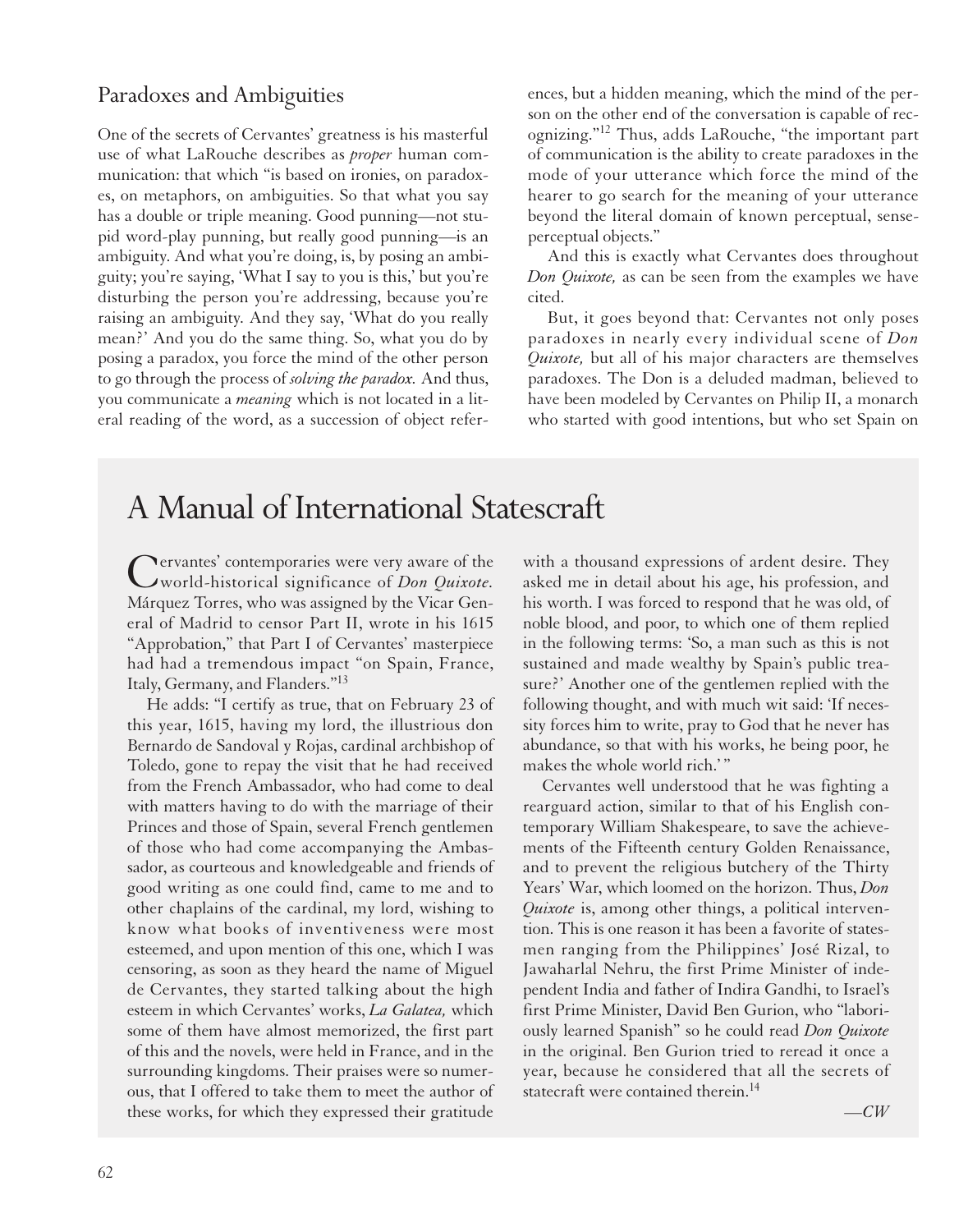the path to decay by his adherence to the attempts to reverse the Renaissance, and to the theocratic dogmas imposed on the Church following the 1563 Council of Trent.<sup>15</sup> But, in everything not having to do with knighterrantry, Don Quixote proves himself to be the wisest individual; for example, as is shown by the timeless advice he gives Sancho in Part II, Chapter 42.

"Rejoice, Sancho, in the humbleness of your lineage, and do not think it a disgrace to say you come from peasants; for seeing that you are not ashamed, no one will attempt to shame you. Consider it more meritorious to be virtuous and poor than noble and a sinner. Innumerable men there are, born of low stocks, who have mounted to the highest dignities, pontifical and imperial; and of this truth I could weary you with examples."16

And, on how to be a good ruler:

"Let the poor man's tears find more compassion in you, but no more justice, than the pleading of the rich. Try to discover the truth behind the rich man's promises and gifts, as well as the poor man's sobbings and importunities.

"Where equity may justly temper the rigour of the law do not pile the whole force of it on the delinquent; for the rigorous judge has no higher reputation than the merciful. If you should by chance bend the rod of justice, do not let it be with the weight of a bribe, but with that of pity."

#### The Individual Person's Sovereign Mind

Cervantes' paradoxes are ontological in nature, in the sense of Riemann's "domain of physical" science, as LaRouche defines it in "Spaceless-Timeless Boundaries in Leibniz."<sup>17</sup> LaRouche shows how Eratosthenes' experiment to test the "flat Earth" assumption—an assumption that the subject of the experiment lay within a two dimensional phase-space—produced evidence that showed a deviation from simply linear extension, requiring the introduction of a three-dimensional phase-space. As in the case of the Eratosthenes experiment, "We are able to show, and that in a fashion to which our preestablished beliefs could not object, that the disturbing fact has the same kind of experimental authority as we have supposed our pre-established hypothesis had had up to this time. However, the efficient existence of the new fact introduced, can not be accepted as valid theorem of the pre-established hypothesis. Thus, these two, equally validated sets of facts, can not co-exist in the virtual universe which we had believed we inhabited. A true paradox."

It cannot be denied, says LaRouche, that those two kinds of facts inhabit the same universe. "Confronted with such paradoxes, successful original discoverers have generated ideas which prove to be solutions. If we are able to validate these ideas experimentally, we call these ideas 'new physical principles.' The problem is, that although we are able to prove the existence of the discovered principle by experimental methods, we cannot represent explicitly, in mathematics, or in any other medium of communication, the mental process, entirely within the individual mind, by means of which such valid ideas are generated." What we can do, is "to repeat the discovery within our own sovereign cognitive process."

Cervantes does not "tell us" the solution, but, as does all Classical art, he provokes us to "repeat the discovery within our own sovereign cognitive process." While the outstanding feature of progress, says LaRouche, is scientific and technological progress, "the principles of Classical artistic culture have indispensable bearing upon the ability of a population to assimilate, and to generate the benefits of scientific and technological progress."

Think, for example, of the effect that *Don Quixote,* with its vocabulary of over 9,000 distinct words, had upon a Spanish peasantry whose average vocabulary has been estimated to have been as low as 500 (or even fewer) words! Not to mention the entire corpus of Cervantes' writings, with a total combined vocabulary of between 15,000 and 20,000 words.

#### In Praise of Folly

Besides uplifting the vocabulary of his countrymen, Cervantes sought to uplift their souls, to raise them to the level of self-governing citizens of a republic.

It is not known if Cervantes shared Erasmus's view that there were "hardly any Christians in Spain."18 But there is no question that, at that time, Spain was profoundly afflicted by a terrible disease of the soul, which the Spaniards called *honor.* A man of honor did not work; even intellectual work was considered dishonorable if done to make a living. And one had to keep up appearances: Travellers from other parts of Europe marvelled that almost everyone in Spain seem to claim some relationship with nobility. Artisans would show up for work dressed to the nines, work little, take long lunches, and quit as early as practicable. And, as soon as they made a little money, so said the observers, they would buy some title and give up working altogether.

In Part II, Chapter 44, Cervantes' alter ego, the Moor Cide Hamete Benengeli, in one of the rare places in the book where he speaks in his own voice, exclaims:

"Poor gentleman of good family! always cockering up his honour, dining miserably and in secret, and making a hypocrite of the toothpick with which he sallies out into the street after eating nothing to oblige him to use it! Poor fel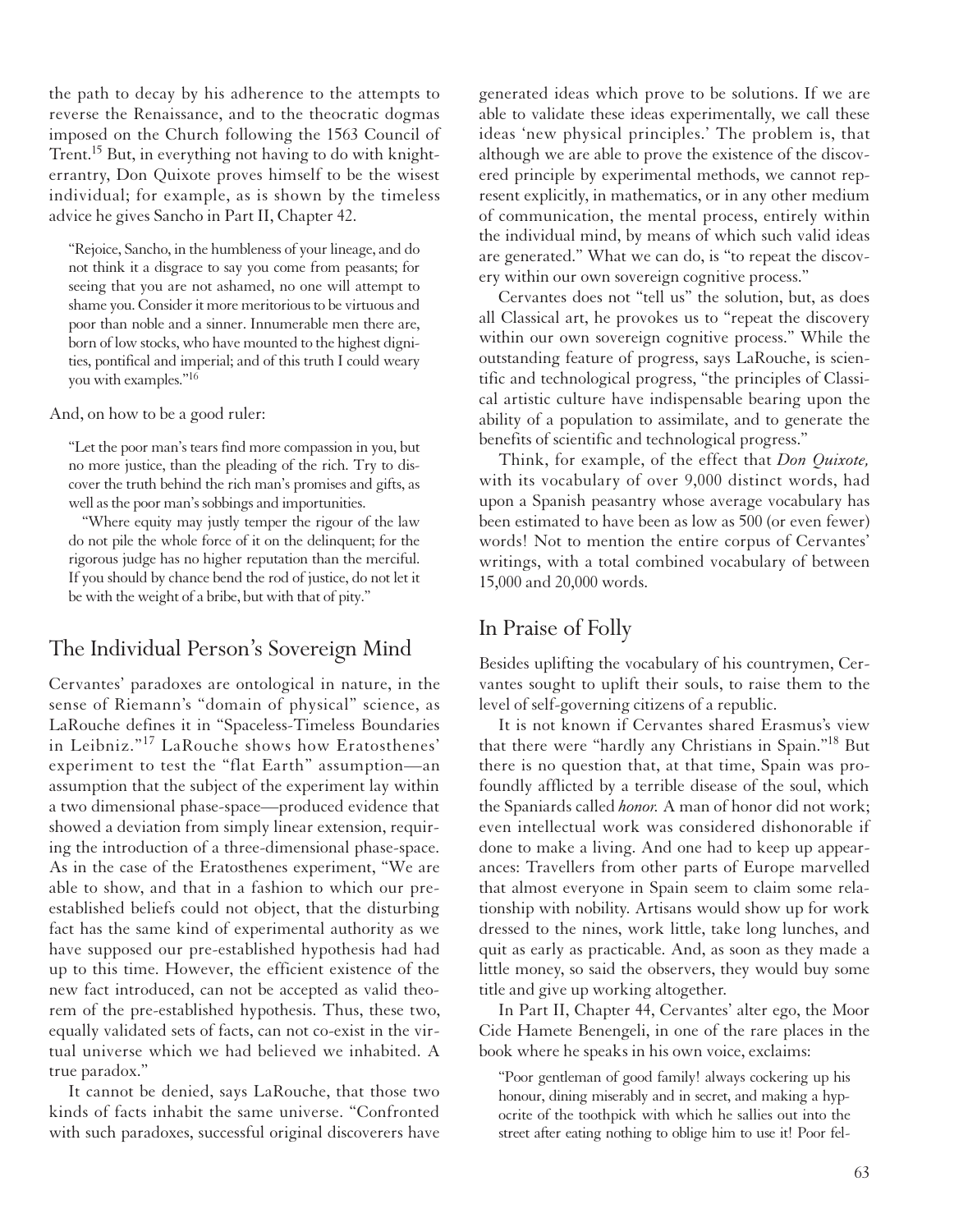low, I say, with his nervous honour, fancying they perceive a league off the patch on his shoe, the sweat-stains on his hat, the shabbiness of his cloak, and the hunger of his stomach!"19

Even more important to honor was *limpieza de sangre* (purity of blood); that is, it was not what virtues a person possessed that determined his or her worth, but the purity of their bloodline, that they came from a family untainted by Jewish or Moorish blood.

Thus, in *Don Quixote,* Cervantes was taking on the historically specific Spanish society—a society that was "upside-down," that had lost touch with reality, that rejected any new ideas, especially those ideas that it needed to reproduce itself—by counterposing the (apparent) madness of its protagonists, to what passed for sanity in that society. Cervantes forces the reader (as in the case of the cave of Montesinos, where Don Quixote lives through an experience that brings to mind the shadows of Plato's famous cave) to confront and resolve Pilate's infamous, "What is truth?"

In this sense, *Don Quixote* is as much in praise of folly, as Erasmus's famous treatise of that name.

And so are nearly all Cervantes' other works, whose subject is nearly always the madness of a society that believes in appearances while denying reality. Notably, in the story "The Glass Scholar" and the interlude "The Pageant of Marvels," in which some townspeople allow themselves to be fooled by a couple of con artists into claiming they can see the biblical Salome dance, because if they admit the truth—that they cannot see her—they will expose themselves as having Jewish blood.

Thus we have Sancho saying in Part II, Chapter 22, "That may hold good of those born in the ditches, not of those who have the fat of old Christian four fingers deep on their souls, as I have."<sup>20</sup> Note Sancho's proud use of the word *fat* in regard to his soul, an attack on the *Spaniards* of the Jewish and Muslim faiths, neither of whom ate pork.

Earlier, in Chapter 9 of Part II, the same Sancho says: "If I had no other merit save that I believe, as I always do, firmly and truly in God, and all the Roman Catholic Church holds and believes, and that I am a mortal enemy of the Jews, the historians ought to have mercy on me and treat me well in their writings."

Tilting at windmills because he believes that they are giants, as Quixote does, is certainly crazy behavior, as the Don himself acknowledges in Part II, Chapter 17:

"No doubt, señor Don Diego de Miranda, you set me down in your mind as a fool and a madman, and it would be no wonder if you did, for my deeds do not argue anything else. But for all that, I would have you take notice that I am neither so mad nor so foolish as I must have seemed to you. A gallant knight shows to advantage bringing his lance to bear adroitly upon a fierce bull under the eyes of his sovereign, in the midst of a spacious plaza; a knight shows to advantage arrayed in glittering armour, pacing the lists before the ladies in some joyous tournament, and all those knights show to advantage that entertain, divert, and, if we may say so, honour the courts of their princes by warlike exercises, or what resemble them; but to greater advantage than all these does a knight-errant show when he traverses deserts, solitudes, cross-roads, forests, and mountains, in quest of perilous adventures, bent on bringing them to a happy and successful issue, all to win a glorious and lasting renown."21

So, who is the true madman? The Don who tilts at windmills? Or the Spanish grandee who gains honor by fighting a bull in front of his king?

The Don, in fact, starts out as a representative of that idle nobility. At the very beginning of the book, he is presented as preferring to live in genteel poverty, rather than work his farmland and endanger his honor. He employs one farmhand and a housekeeper, and keeps himself in books by selling off plots of his land from time to time.

But as the novel proceeds, we see him and Sancho changing for the better, learning from each other, becoming nobler, in the true sense of the word, and in so doing, letting the readers know that we too can change, achieve our full potential, as Sancho does when he learns how to become a good governor.

Remember how in Part I, Chapter 33, Don Quixote refused to take up arms to fight against people of a lower station?

Compare that incident with what happens in Chapter 52 of Part II, when the Don is again asked to exercise his calling as a knight-errant, this time by the mother of a young girl who has been wronged by a cad. "I hereby declare that for this occasion I waive my gentry, lower myself to the meanness of the offender, and reduce myself to his level, thus granting him the right of combat with me; and so I defy and challenge him, though absent, by reason of the wrong he did in defrauding this poor girl, who was a maid and now by his fault is one no longer."22

### The War of the Braying

One of the stories that best shows how Don Quixote changes as the book advances, is the "war of the braying." Sancho and the Don come across a man walking with a mule loaded with lances and halberds. Eventually the man explains that the weapons are for a battle between two feuding villages. The feud started when an alderman from one of the villages lost an ass. A fellow alderman says he has seen the missing ass on the mountain, and the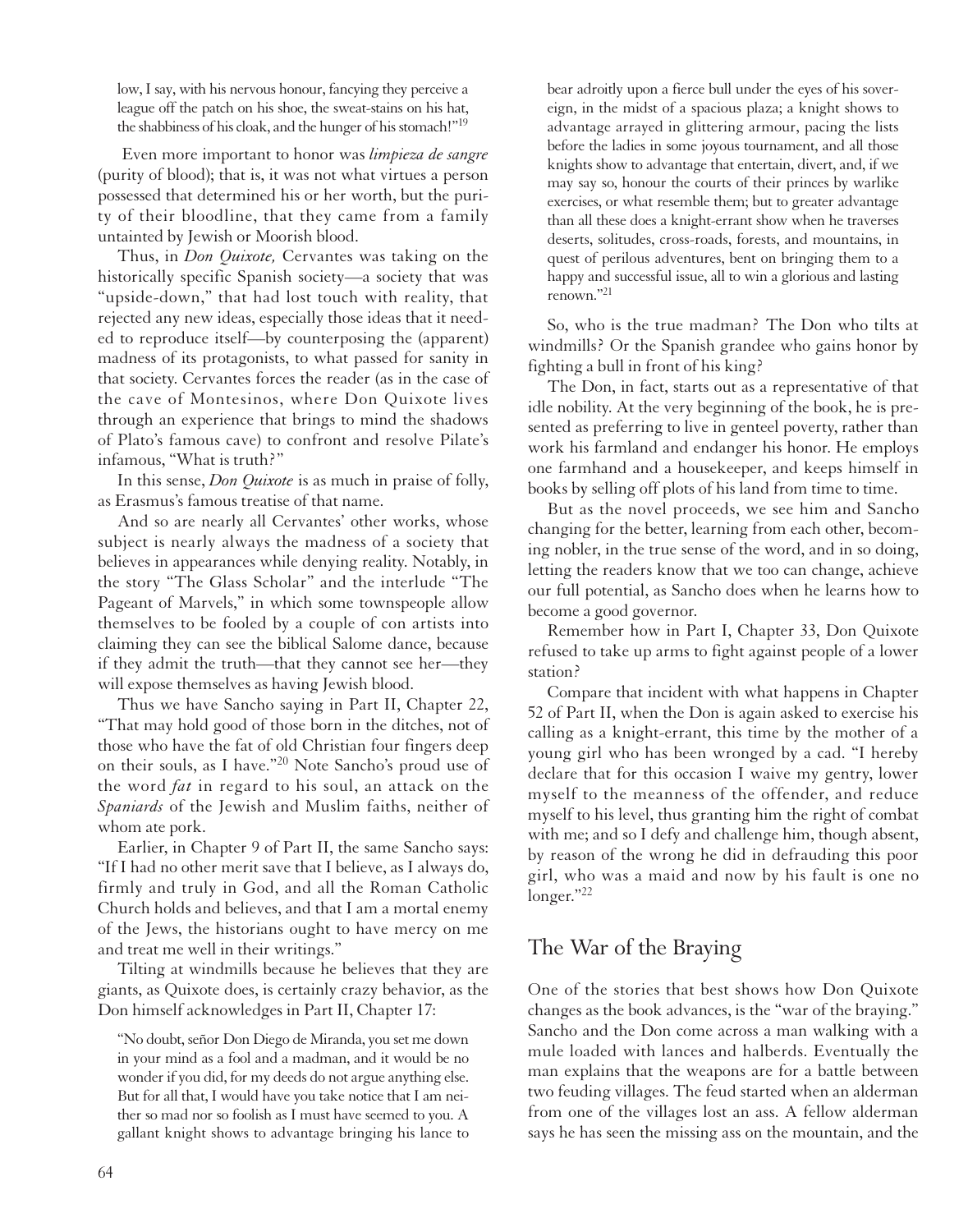two set out to find it. After searching without results for a while, one of the aldermen says to the other:

"Look, my friend, I've just thought of a plan, by which we shall certainly discover the animal, even if he is hidden in the bowels of the earth, not to mention the mountain, and it's this: I can bray to perfection, and you can do a little in that line. Why, it's as good as done."

"A little, you say, friend?" said the other. "Goodness me, I'll take odds of nobody, not even the asses themselves."

"Now we'll see," replied the second alderman, "for my

This goes on back and forth for a while, with each alderman going around the mountain confusing the other's braying with that of the missing ass, until eventually they find the animal dead, long eaten by wolves. Even so, says the owner, "I am well rewarded for my labor in looking for him, even though I found him dead, by hearing you bray so gracefully, friend."

Alas, the story soon gets out, and people from other villages, at the sight of anyone from the braying aldermen's villages, begin to mock them, "till now the natives



*Prelude to the War of the Braying (Part II, Chapter 25).*

plan is that you shall take one side of the mountain and I the other. We'll make a complete circle of it, and every few yards you'll bray and I'll bray. The ass can't fail to hear us and answer us if he is on the mountain."

"I think that's an excellent plan," replied the owner of the ass, "and worthy of your great mind."

Then they separated, as agreed and, as chance would have it, both brayed almost at the same time. Now each of them was taken by the other's bray, and ran to look, thinking that the ass had just turned up. But when they met, the owner of the lost beast said: "Is it possible, friend, that it wasn't my ass that brayed?"

"It was only I," answered the other.

"Then let me tell you, friend," said the owner of the beast, "that in the matter of braying there's is nothing to choose between you and an ass, for I've never seen or heard anything more natural in my life."23

are as well known and as easily distinguished as Negros from whites." Eventually, they tire of it and decide to take up arms, "and in regular formation to do battle with the mockers."

of our braying village

On the appointed day of the battle, Quixote and Sancho come upon more than 200 men armed with spears, crossbows, pikes and other weapons, marching behind several banners. One stood out, made of white satin, with

> a life-like painting of an ass of the little Sardinian breed, with its head up, its mouth open, and its tongue out, in the

very act and posture of braying, and round it were written in large letters these two lines:

> "They did not bray in vain, Our worthy bailiffs twain."

From this device Don Quixote concluded that these must be the people of the braying village.

But, instead of joining the battle, as one would expect from his earlier behavior, Don Quixote seeks to be a peacemaker.

"Some days ago I learnt of your misfortune, and the reason which moves you to take up arms in order to avenge yourselves on your enemies; and having pondered your affairs in my mind not once but many times, I find that, according to the laws of duelling, you are mistaken in regarding your-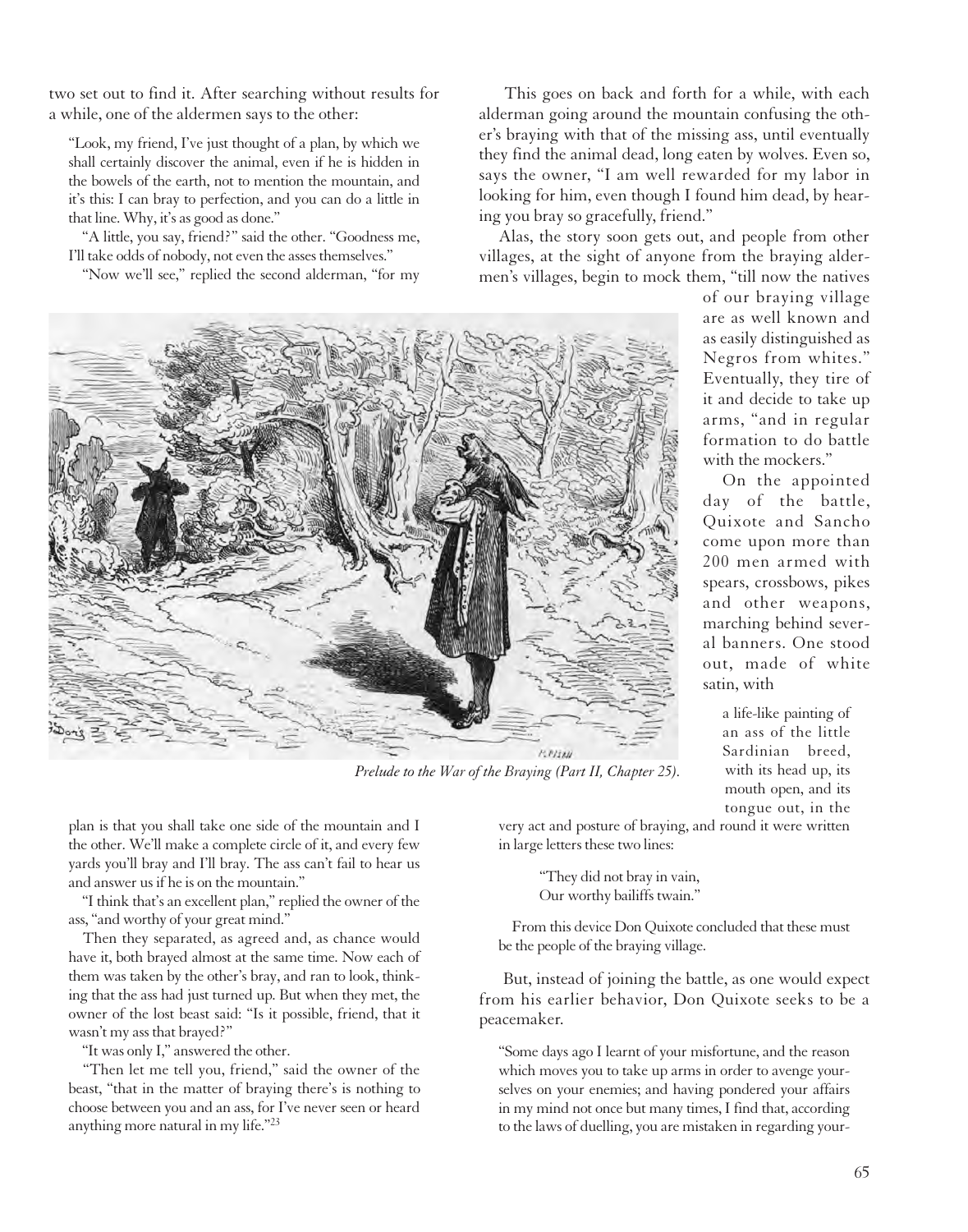## Cervantes and Shakespeare

The Englishman William Shakespeare, who was baptized on April 26, 1564, was an exact contemporary of the Spaniard Miguel de Cervantes. In fact, they both died on the same date, April 23, 1616, although not on the same day, since England still followed the Julian calendar, whereas Spain had adopted the Gregorian one.

That Shakespeare knew Cervantes' work is clear, since he co-authored with John Fletcher a play, *Cardenio,* based upon the tale of Cardenio from *Don Quixote,* which was acted at court for the royal wedding of Elizabeth Stuart, daughter of James I. The first English translations of *Don Quixote,* both Part I and Part II, were printed by Shakespeare's publishers. It is quite possible that Cervantes knew Shakespeare's work as well, since Cervantes started and ended his literary career as a playwright (*Eight Comedies and Eight Interludes*). Both he and his fellow playwright Shakespeare sought, through their writings, to uplift their respective populations.

Both were political writers, as all real artists are. This is most notable in Shakespeare's history plays but also in his works of "legendary history," such as *Hamlet* and *Macbeth—*where the issue is how a society can deal with its flaws before they lead to tragedy.

Similarly in Cervantes, all of whose works take aim at the tragic flaw in Spanish society: the fantasy state of the "glory" of the medieval feudal past, versus the reality of a decaying empire. Compare Hamlet's crazy behavior, with that of the characters in *Don Quixote*. ("Who is more crazy: he who is thus because he can't help it, or he who is willfully thus?," asks the peasant Tomé Cecial. "The difference between those two kinds of madmen, is that the one that is crazy by compulsion will always be thus, while he who is willingly crazy can give it up when he wishes.") What the artist desires is for those who are willfully crazy, to get to the point where they wish to give up their disease.

But, while Shakespeare worked in England, where a nation-state had been established under Henry VII, Cervantes wrote in an environment shaped by the Hapsburg Empire (Castille, Aragon, Portugal, etc., had their own laws, customs, and systems of taxation, although they were ruled by the same monarch). Spanish society had turned its back on the Renaissance, on progress, and had become a racist police-state, rigid in its feudalist outlook. *—CW*

selves as insulted, for no individual can insult a whole village, except by charging it collectively with treason, not knowing who in particular committed the treason which is the subject of the charge."

#### Neither, he adds, can one man alone

"insult a kingdom, a province, a city, a commonwealth, or a whole population, [thus] there is clearly no need to go out and take up the challenge for such an insult, for it is not one. . . . No, no! God noes not permit or desire that. Prudent men and well-ordered states must take up arms, unsheathe their swords, and imperil their persons, their knives, and their goods for four causes only. Firstly, to defend the Catholic faith; secondly, in self-defense, which is permitted by law natural and divine; thirdly, in defense of honour, family and estates; fourthly, in their king's service in a just cause; and if we wish to add a fifth count, which can be reckoned as part of the second, in defense of one's country."

But,

"the taking of unjust vengeance—and no vengeance can be just—goes directly against the sacred law we profess, by which we are commanded to do good to our enemies and to love those who hate us, a commandment which may seem rather difficult to obey, but which is only so for those who partake less of God than of the world, and more of the flesh than of the spirit."

Again, paradox, irony, and ambiguity. The first four reasons cited by the Don parody the feudal code of honor. But "the sacred law we profess," which commands doing good to our enemies, is about a true, generative *idea.* In a sense, Don Quixote, the madman, is defined by his most crucial characteristic, his *mind;* being of the mind, and not of the material world, he is a truly spiritual being, which is why his actions are without guile, and guided (misguided) by love.

### *Agape¯*

What Don Quixote has just described, is the principle of *agape*, the Greek term used by the Apostle Paul in 1 Corinthians 13, which is sometimes translated as "charity," sometimes as selfless "love,"—love not for a specific person or object, but love such as that of Christ, willing to die for all mankind, or Joan of Arc, who gave her life, in a sublime act of sacrifice, in order to give life to France.

Throughout *Don Quixote,* Cervantes deploys *agape¯* against the ethnic and other prejudices of his countrymen, and by lovingly attacking the sins of his characters at the same time as he tells the sinners, "you are better than this," he shows that his characters—and, by implication, his readers—can be induced to change, can be orga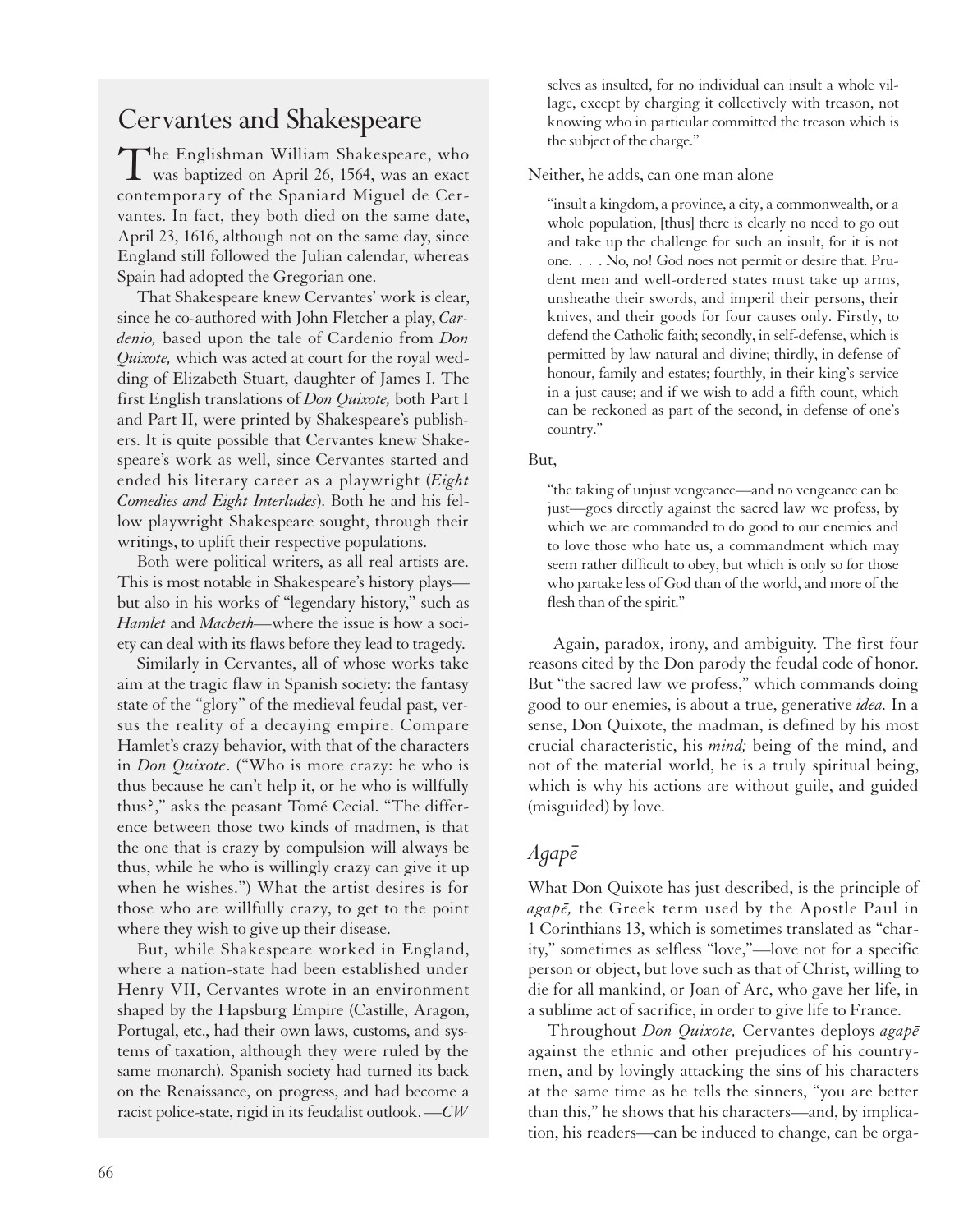nized to rise out of the muck. Cervantes demonstrates this throughout the book, beginning when the Don, in his first foray, addresses the two prostitutes plying their trade at a roadside inn, as ladies worthy of being treated with dignity; or his insistence that the galley slaves— "men forced by the King, going to serve in the galleys," having being sentenced for a crime—be set free, "for it seems to me a hard case to make slaves of those whom God and nature made free."

And then, there is the relationship between the *hidalgo* Don Quixote, and his squire Sancho, where the Don seeks to uplift the illiterate peasant to the point he can govern, which he does accomplish; while, at the same time, Sancho teaches the self-proclaimed defender of the by Cervantes, which explains the popularity of the book after nearly four centuries. Nothing expresses this better than Cervantes' attitude towards the Muslims. If ever there were someone who could justifiably dislike, and even hate, the Moors, it was Cervantes. He had fought as a soldier against the Turks in several campaigns, including the famous naval battle of Lepanto, where he was wounded and lost the use of his left hand. Returning to Spain from military service, he and his brother were captured by pirates in the service of the Ottomans, and he was forced to serve for five long years as a slave in Algiers, before being ransomed.

Yet, he attributes the authorship of his book to the "Arabic historian, Cide Hamete Benengeli," and he



*Sancho describes his vision of future glory (Part II, Chapter 5).*

feudal order, that serfs are not cattle, but human beings; so that, in the process, they cease being master and servant and become equals, and friends. "What's more, we're all equal while we're asleep, great and small, poor and rich alike; and if your worship reflects, you'll see that it was only you who put this governing into my head, for I know no more of governing isles than a vulture; and if anyone thinks that the Devil will get me for being a governor, I had rather go to Heaven plain Sancho than to Hell a governor," says Sancho on the eve of assuming the governorship of Barataria.

"'By God, Sancho,' said Don Quixote, 'if only for those last words of yours, I consider you worthy to be governor of a thousand isles.' "

Perhaps it is this outpouring of *agape*, of selfless love,

claims to have hired a Spanish-speaking Moor from the Alcaná neighborhood of Toledo, to translate it from the Arabic, "and it wasn't difficult to find there an interpreter of such a language, for even were I to seek one for a better and older tongue [Hebrew–CW], I would have found him."

He has Benengeli open Part II, Chapter 8, with: "Blessed be the powerful Allah! Blessed be Allah!" And one can well imagine the effect this had in Spain at the time.

When discussing lineages with Sancho, Quixote says that there are four kinds: those who started humble and achieved greatness;

those to the manor born, who kept their greatness; those who inherited greatness and declined, ending like the point of an upside-down pyramid; and the majority, who have had neither a good, nor reasonable, nor middling beginning, and will end the same, without renown, i.e., the lineage of the plebeian and ordinary people. To which he adds, "Of the first, who had a humble beginning, and achieved greatness which they now retain, the Ottoman house should serve you as an example, which starting from a humble and lowly shepherd is at the apex at which we presently see it."

But, it really gets interesting when it comes to the expulsion of Spain's Muslims, an event that was taking place at the time Cervantes was writing Part II of *Don Quixote*.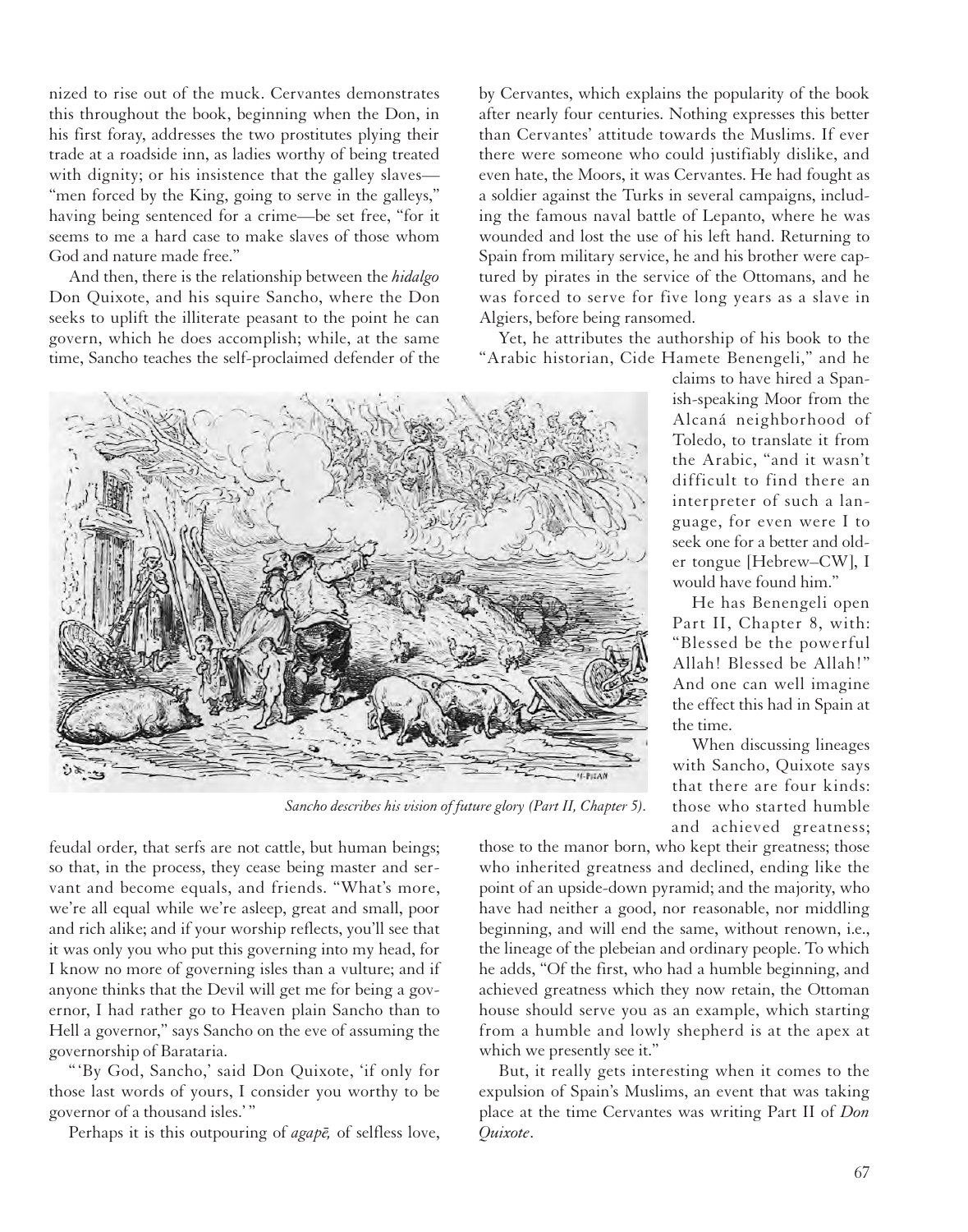Sancho, now no longer governor, comes across some pilgrims on their way to Santiago de Compostela. One of them reveals himself to him as Ricote, the Moorish former shopkeeper of Sancho's village.

"Don't you recognize me, Sancho?" Sancho looked at him carefully and began to recognize him, and finally he realized fully who he was, and without getting off his mount, he put his arms around him. "Who the devil would recognize you, Ricote, in that clown-suit you are wearing? Tell me: who has made you a Frenchy, and how do you dare return to Spain, where, if you are discovered and captured, it will go very badly for you?"<sup>24</sup>

Ricote explains that he saw the expulsion order coming, and so he left to prepare a place for his family to settle:

"I left our village, as I said, and went to France, but though they gave us a kind reception there I was anxious to see all I could. I crossed into Italy, and *reached Germany, and there it seemed to me we might live with more freedom, as the inhabitants do not pay any attention to trifling points; everyone lives as he likes, for in most parts they enjoy liberty of conscience. I took a house in a town near Augsburg.*"<sup>25</sup> [Emphasis added]

His wife and daughter, although converts to Catholicism, end up exiled to North Africa. "Wherever we are, we cry for Spain, because, when all is said and done, we were born here and its our natural homeland." Ricote says he has now returned to collect some money he hid when he fled the country, with which he hopes to arrange to get his wife and daughter, Ana Felix, from Algeria, and take them back with him to Germany. He offers Sancho a cut to help him recover the hidden treasure, but Sancho turns him down, saying he is not greedy, and that he believes it would be treason to help the king's enemies, although, in any case, he will not turn in Ricote.

"And let me leave from here, Ricote my friend, that I want to get tonight to where my master Don Quixote."

"God go with you, Sancho my brother; my companions are stirring, and it is also time for us to continue on our way."

And they embraced each other . . . <sup>26</sup>

Later, after many twists and turns, Ricote and his daughter reunite in Barcelona, and gain the favor of the viceroy and another leading citizen, Don Antonio, in part thanks to their friendship with Sancho and Don Quixote.

Two days later the viceroy discussed with Don Antonio the steps they should take to enable Ana Felix and her father to stay in Spain, for it seemed to them there could be no objection to a daughter who was so good a Christian and a father to all appearance so well disposed remaining there. Don Antonio offered to arrange the matter at the capital, whither he was compelled to go on some other business, hinting

that many a difficult affair was settled there with the help of favor and bribes.

"Nay," said Ricote, who was present during the conversation, "it will not do to rely upon favor or bribes, because with the great Don Bernardino de Velasco, Conde de Salazar, to whom his Majesty has entrusted our expulsion, neither entreaties nor promises, bribes nor appeals to compassion, are of any use; for though it is true he mingles mercy with justice, still, seeing that the whole body of our nation is tainted and corrupt, he applies to it the cautery that burns rather than the salve that soothes; and thus, by prudence, sagacity, care and the fear he inspires, he has borne on his mighty shoulders the weight of this great policy and carried it into effect, all our schemes and plots, importunities and wiles, being ineffectual to blind his Argus eyes, ever on the watch lest one of us should remain behind in concealment, and like a hidden root come in course of time to sprout and bear poisonous fruit in *Spain, now cleansed,* and relieved of the fear in which our vast numbers kept it. Heroic resolve of the great Philip III, and unparalleled wisdom to have entrusted it to the said Don Bernardino de Velasco!"<sup>27</sup> [Emphasis added]

This is exquisite irony, indeed! To have the Moor Ricote voice popular opinion in defense of the policy of ethnic cleansing and the probity of Philip III's administration, while two of Spain's leading citizens say outright that the court can be bribed, and that Spain's Muslim citizens and those of Muslim extraction do not present a threat to the country, and thus, by implication, that it is wrong to expel them.

#### Inside and Outside the Novel

One of the ways Cervantes creates paradoxes that the reader must solve, is through his interpolated or "emboxed" stories, to borrow a term.<sup>28</sup> These stories within the story, which are read or told by the characters in the novel—such as the tale of "The Ill-Advised Curiosity"—create another level, which makes the novel's characters "real" for the reader who is reading over their shoulders, so to speak.

In Part II, Cervantes goes one better: he has the characters themselves comment upon their earlier actions which have now become part of world "history," so that from the point of view of the reader, the characters are apparently no longer fictional, but real, flesh and blood people.

Thus, in the second chapter of Part II, having returned from their first journey, Don Quixote asks: "Now tell me, Sancho, my friend, what do they say about me in the village? What opinion have the common people of me, and the gentry and the knights?"29

Sancho replies that, "the common people take your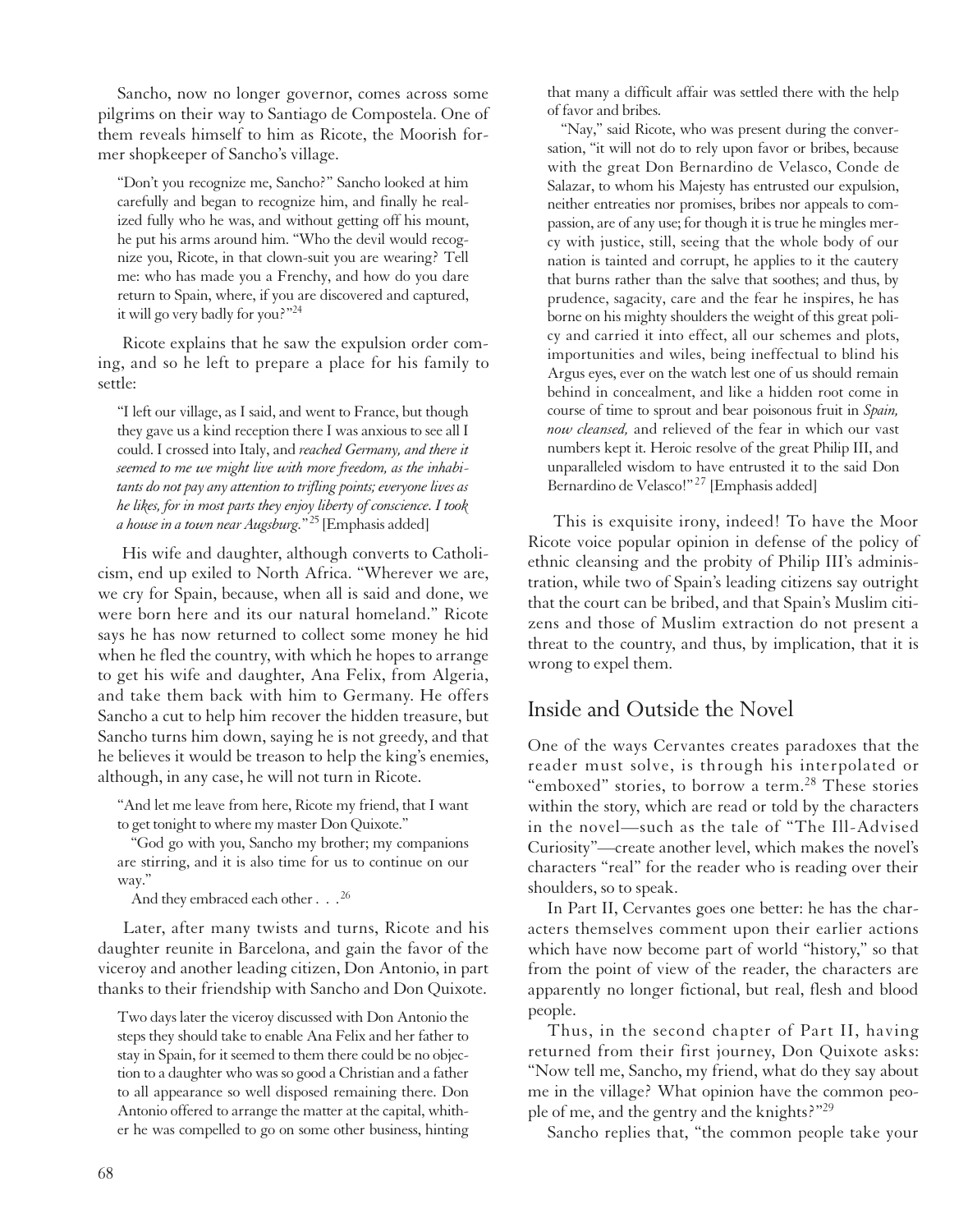worship for a very great madman, and they think I'm a great simpleton too." As to the other two classes, the gentry and the knights, their opinion is not too complimentary either, reports Sancho.

To which the Don replies that "virtue is persecuted wherever it exists to an outstanding degree. Few or none of the famous heroes of the past escaped the slander of malice."

Sancho tempers the bad news, by giving Don Quixote an astounding report:

"The son of Bartholomew Carrasco, who has been studying in Salamanca, came home after having been made a bachelor, and when I went to welcome him, he told me that your worship's history is already abroad in books, with the title of *The Ingenious Gentleman Don Quixote of La Mancha;* and he says that they mention me in it by my own name of Sancho Panza, and the lady Dulcinea del Toboso too."

Sancho adds that the book's author is one Cide Hamete Berengena, which means "eggplant" in Spanish, instead of his correct name, Benengeli.

"That is a Moorish name," said Don Quixote. "Maybe so," replied Sancho, "for I have heard it said that the Moors are mostly great lovers of eggplants." "You must have mistaken the surname of this Cide, which means Lord in Arabic, Sancho," observed Don Quixote. "Very likely," replied Sancho, "but if your worship wishes me to fetch the bachelor I will go get him in a twinkling."

While Sancho goes to fetch the bachelor Samson Carrasco, Don Quixote ponders the fact that a book about his adventures has already been published, "though it made him uncomfortable to think that the author was a Moor, judging by the title of 'Cide'; and that no truth was to be looked for from Moors, as they

# *Don Quixote*and America's Founding Fathers

**Perhaps no group of statesmen enjoyed** *Don*<br>*Quixote* more than the Founding Fathers of the United States. "Dear sir: I have received your letters of the 29th of October and the 9th of Novr. The latter was handed to me by Colo. H[enry] Lee, with 4 Vols. of *Don Quixote* which you did me the honor to send to me. I consider them as a mark of your esteem which is highly pleasing to me, and which merits my warmest acknowledgment. I must therefore beg, my dear sir, that you will accept of my best thanks for them." So wrote George Washington in a letter, which he addressed from Mount Vernon on Nov. 28, 1787, to Diego Gardoqui, Spain's first ambassador to the United States. During the American Revolution, Gardoqui had functioned as the conduit for the millions of pounds that the Spanish gave to the American cause. Spain's financial contribution to the American Revolution was equal to that of France, with Gardoqui serving as the Spanish counterpart to the Frenchman Caron de Beaumarchais, author of the play on which Mozart's opera *The Marriage of Figaro* is based.

Washington was not able to read the four-volume Spanish set of *Don Quixote* he got from Gardoqui, which can still be seen in his library at Mount Vernon, but he did read an English translation that he obtained soon after. *Don Quixote* was also a favorite of Alexander Hamilton, John Adams (who travelled with the book in his saddlebag), and Thomas Jefferson.

Jefferson, as he told his son-in-law-to-be, Thomas Mann Randolph, Jr., thought that next to French, Spanish was the modern language "most important to an American," given that "our connection with Spain is already important and will become daily more so. Besides this the ancient part of American history is written mostly in Spanish." Jefferson supposedly taught himself Spanish in a few days in 1784, while crossings the Atlantic on his way to Europe, by means of a copy of *Don Quixote* and a borrowed Spanish grammar, according to what he later told John Quincy Adams in 1804. Adams took the story with a grain of salt: "But Mr. Jefferson tells large stories," wrote Adams in his diary. <sup>30</sup> Nonetheless, throughout his life Jefferson was an ardent proponent of *Don Quixote,* insisting that his daughters Martha and Mary read it as part of their learning Spanish.

Benjamin Franklin, America's senior statesman, who organized the French and Spanish contributions to the American cause, listed *Don Quixote* in the first catalogue of his Library Company, in 1741. In his *Autobiography,* <sup>31</sup> Franklin himself notes that he taught himself the French and Italian languages. "I afterwards with a little painstaking, acquir'd as much of the Spanish as to read their books also." Notably, Cervantes' *Don Quixote. —CW*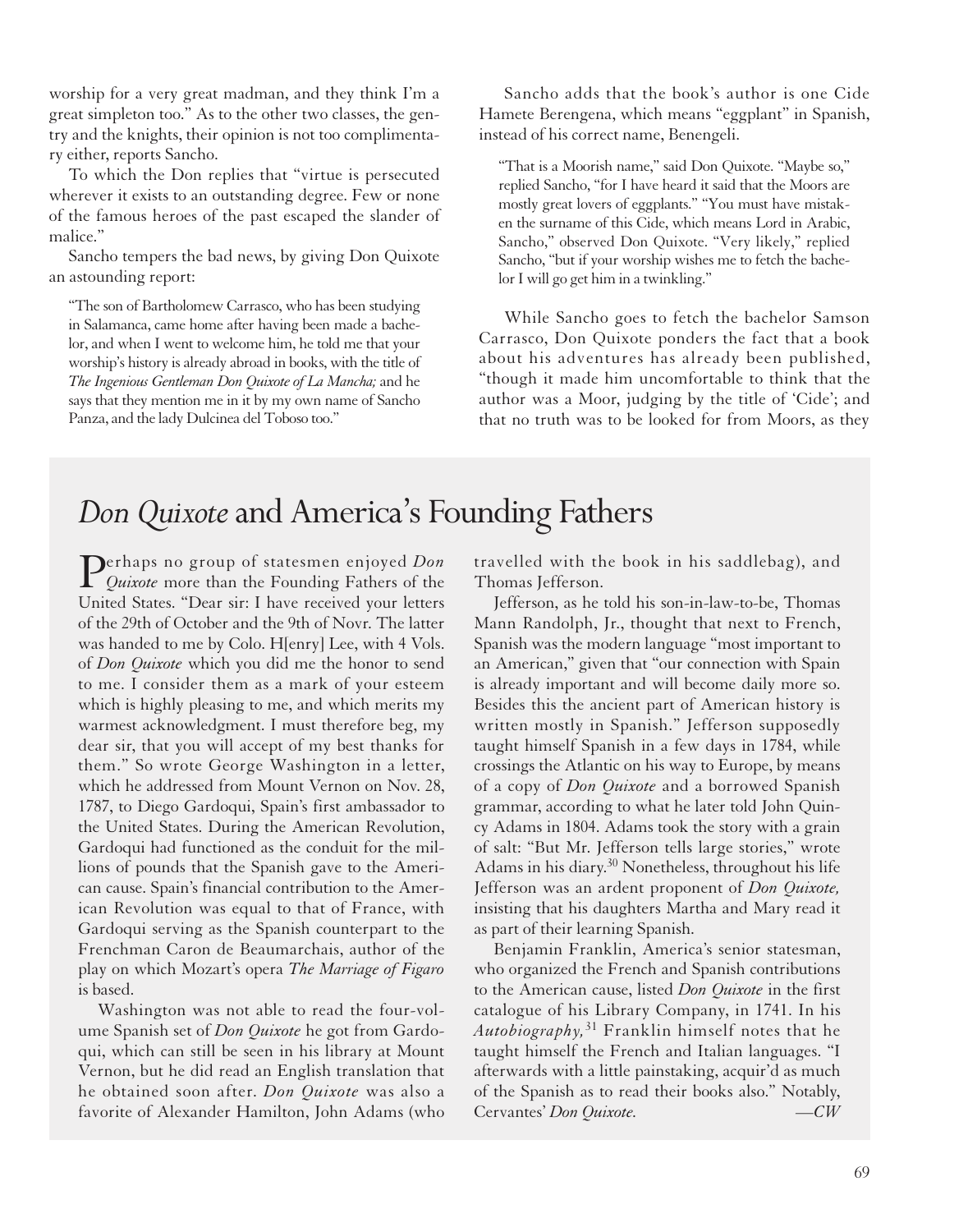are all impostors, cheats and schemers"—another paradox, for if that's the case, what he says about the Don in the book, will be a lie.

Soon, Samson Carrasco arrives with Sancho, and falls on his knees before Don Quixote, saying:

"Let me kiss your mightiness's hand, Señor Don Quixote de La Mancha, for, by the habit of St. Peter that I wear, though I have no more than the first four orders, your worship is one of the most famous knights-errant that have ever been, or will be, all the world over. A blessing on Cide Hamete Benengeli, who has written the history of your great deeds, and a double blessing on that connoisseur who took the trouble of having it translated out of Arabic into our Castilian vulgar tongue for the universal entertainment of the people."

During the course of the ensuing dialogue, it becomes absolutely clear that Cervantes knew exactly the universal significance of what he was writing, that his masterpiece was not the result of happenstance, but that he was consciously creating a work for the ages (something he had already said explicitly in his dedication of Part II of *Don Quixote* to the Count of Lemos, where he jests that the Chinese emperor had sent an envoy to offer Cervantes the job of running a school in China, which would be created specially for him, to teach Spanish using *Don Quixote* as the textbook, but he had to turn down the offer, as the emperor did not send him the money to cover his travelling expenses.)

"So, then, it is true that there is a history of me, and that it was a Moor and a sage who wrote it?"

"So true it is, señor," said Samson, "that my belief is that there are more than twelve thousand volumes of the said history in print this very day. Only ask Portugal, Barcelona, and Valencia where they have been printed, and moreover there is a report that it is being printed in Antwerp, and I am persuaded that there will not be a country or language in which there will not be a translation of it."

Since this conversation is taking place in the story just one month after Don Quixote and Sancho have returned home from their first joint foray, it is simply astounding that more than twelve thousand copies were already in circulation, particularly at that time, when books were expensive and few people were literate.

"One of the things," here observed Don Quixote, "that ought to give most pleasure to a virtuous and eminent man is to find himself in his lifetime in print and in type, familiar in people's mouth with a good name; I say with a good name, for if it be the opposite, then there is no death compared to it."

"If it goes by good name and fame," said the bachelor, "your worship alone bears away the palm for all the knightserrant; for the Moor in his own language, and the Christian in his, have taken care to set before us your gallantry, your fortitude in adversity, your patience under misfortunes as well as wounds, the purity and continence of the platonic loves of your worship and my lady Dulcinea del Toboso."

Quixote then asks Samson "what deeds of mine are they that are made most in this history?" And the bachelor replies that

"opinions differ, as tastes do; some swear by the adventure of the windmills that your worship took to be Briareuses and giants; others by that of the fulling mills; one cries up the description of the two armies that afterward took the appearance of two drops of sheep; another that of the dead body on its way to be buried at Segovia; a third says the liberation of the galley slaves is the best of all, and a fourth that nothing comes up to the affair with the Benedictine giants, and the battle with the valiant Biscayan."

The book is so well written, comments Samson Carrasco,

"that children turn its pages, young people read it, grown men understand it, old folk praise it; in a word, it is thumbed and read, and got by heart by people of all sort, that the instant they see any lean hack, the say, 'There goes Rocinante.' And those that are most given to reading it are pages, for there is not a lord ante-chamber where there is not a *Don Quixote* to be found; one takes it up if another lays it down; this one pounces upon it, and that begs for it. In short, the said history is the most delightful and least injurious entertainment that has been hitherto seen, for there is not to be found in the whole of it even the semblance of an immodest word, or a thought that is other than Catholic."

"To write in any other way," said Don Quixote, 'would not be to write truth, but falsehood, and historians who have recourse to falsehood ought to be burned, like those who coin false money."

In the context of Spain at the time, this is completely subversive, for claiming that there is not a thought in the book that is "other than Catholic," i.e., other than the established dogma, opens for the readers the possibility that such ideas do exist.

Nonetheless, says Samson, some people have criticized the author for minor lapses in Part I, such as when in one scene Sancho's ass is stolen, and shortly after we see Sancho mounted on the same ass. "One of the faults they find with this history,' said the bachelor, 'is that its author inserted in it a novel called The Ill-Advised Curiosity; not that it is bad or ill-told, but that it is out of place and has nothing to do with the history of his worship Señor Don Quixote."

"Then I say," says the Don, "the author of my history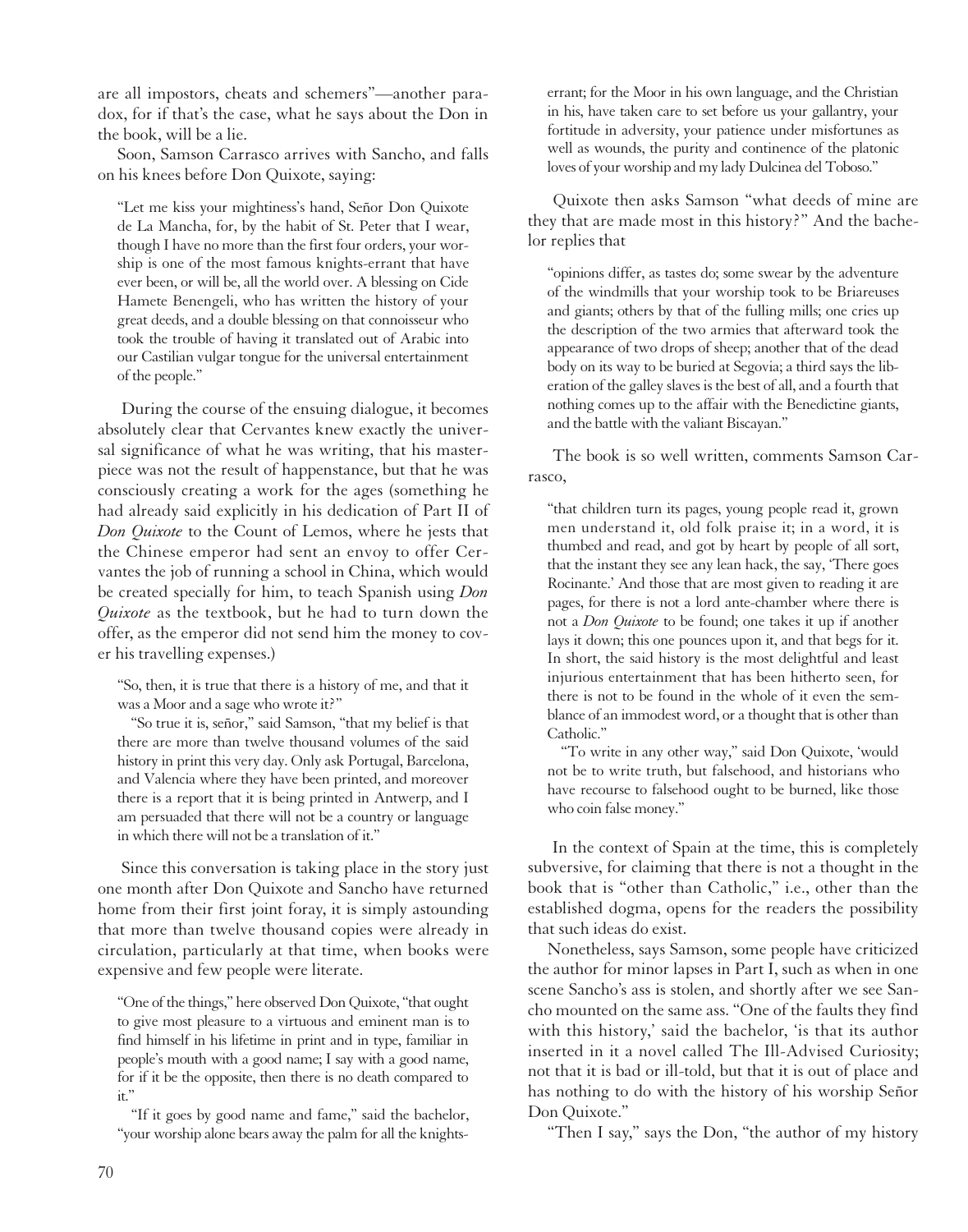was no sage, but some ignorant chatterer, who, in an haphazard and heedless way, set about writing it, let it turn out as it might."

In the context of the age, this seemingly innocuous comment is truly a subversive idea: that the book was conceived in freedom by the "sage," Cervantes himself, according to a lawful principle, one that develops freely from the author's preconceived plan, and follows its own



*Don Quixote sings of love, life, and death (Part II, Chapter 68).*

internal truth, as life itself does, as opposed to the doctrinal straitjacket that constrained Spain at the time. As one author has noted, Cervantes deploys Plato and the "inquisitive 'St. Socrates,'" against "the rigid universe erected by 'St. Aristotle' and endorsed by the Council of Trent,"<sup>32</sup> of dogmatic external structures imposed from above, in which everyone's place is fixed for all time by bloodlines, and people are told what to think and warned not to stray from doctrine.

Carrasco notes that the author of a book exposes himself to great risk, "for of all impossibilities, the greatest is to write one that will satisfy and please all readers." He also promises to take care "to impress upon the author of the history, that if he prints it again," he should include Sancho's corrections of the lapses in Part I.

"Does the author promise a second part at all?" said Don Quixote. "He does promise one," replied Samson: "but he says he has not found it, nor does he know who has got it; and we cannot say whether it will appear or not; and so, on

> that head, as some say that no second part has ever been good, and others that enough has already been written about Don Quixote, it is thought that there will be no second part." [This dialogue is, of course, taking place in the second part!–CW].

If a second part is written, says Samson, it will be for the author to make some money. To which Sancho replies,

"The author looks for money and profit, does he? It will be a wonder if he succeeds, for it will be only hurry, hurry, hurry, with him, like the tailor on Easter Eve; and works done in a hurry are never finished as perfect as they ought to be. Let master Moor, or whatever he is, pay attention to what he is doing."33

Let us pause for a moment, for by now you will have made the discovery that had our group bursting with excitement when we got to this point in the book, and you probably need to savor it, and reflect on it.

Let us go back over it together. We start with the Don asking Sancho the opinion of the people of

the village, that is, of other characters in the novel. Then, Sancho brings the news that a book has been published about their adventures, something that is true in the real world, as opposed to the fictional world of the village. We now have the story developing on two planes: the fictional village, and the real world, where there is indeed a book called *Don Quixote,* which you, the reader, have in your hands. Samson Carrasco comes on the scene and confirms that the author is a Moor, Cide Hamete Benengeli, who has written it in Arabic, and that it has been translated into Castilian by a Spanish Christian, so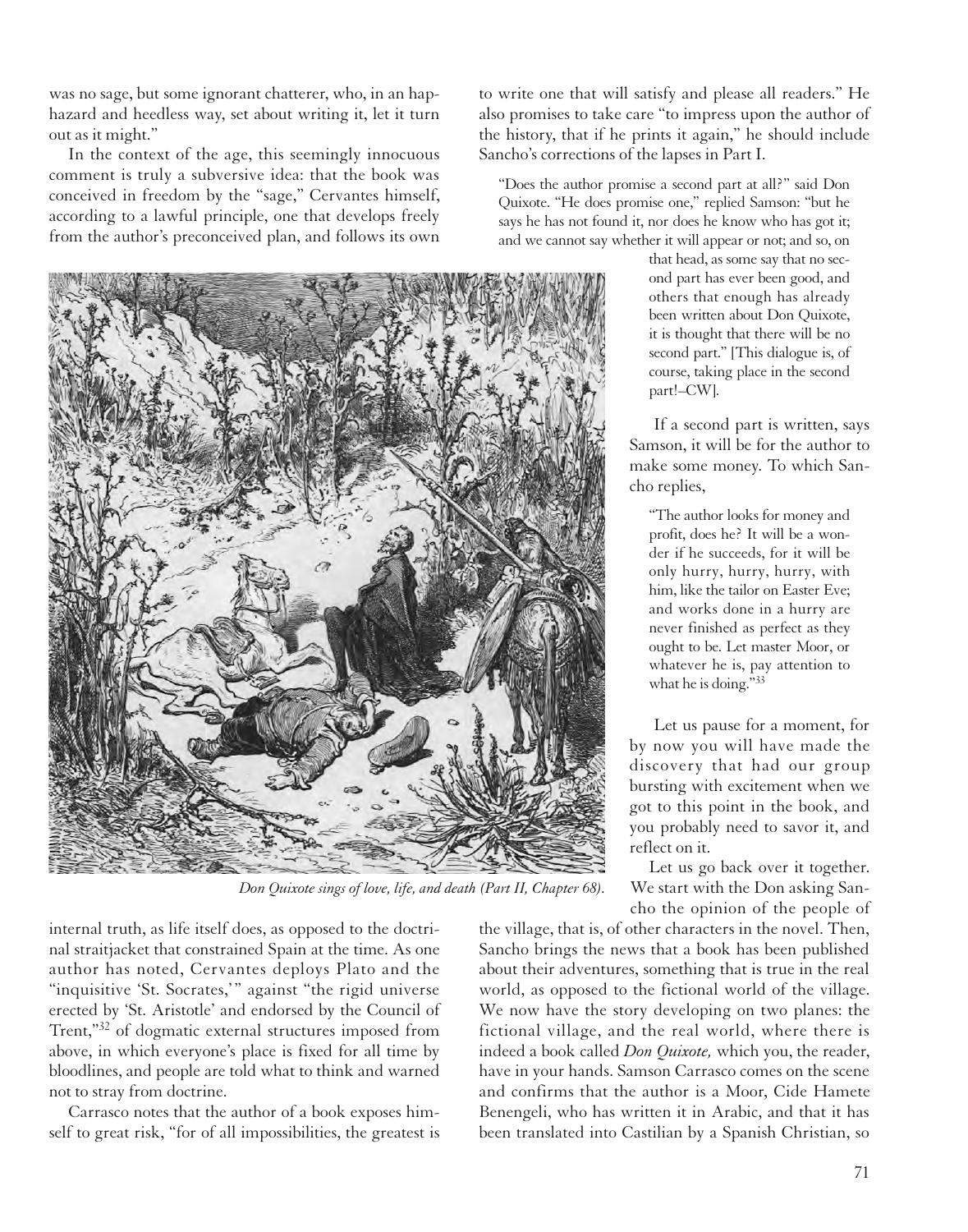now you, the reader, are dealing with three authors, and maybe more, for in Part II, Chapter 5, another "translator" is mentioned: Cervantes, whose name appears on the book in your hands, Benengeli, the Christian, and the translator.

Then you have Samson, Don Quixote, and Sancho, fictional (?) characters, who move between the village and the real world, where they conduct a dialogue with you, as actors on a stage make an aside to the audience, commenting on the book, daring even to criticize their creator, the author of the book.

The play, then—and it is a play—is unfolding on all these different levels, with all these different voices, within the stage that is in the mind of the reader, you, as if it were a polyphonic work by Bach, making you, by turns, one of the characters inside the book, at the same time as

## Schiller and Cervantes' Spain

The great Eighteenth-century German histori-an and poet Friedrich Schiller dealt extensively with the disastrous rule of Philip II, both in his historical writings, and in his truthful drama *Don Carlos.* Schiller addressed, in particular, Philip's ineffectual policy towards the rebellion in the Low Countries, first, of doing nothing, and later, of bloody repression, but never attempting to engage his subjects to reach a working solution. In *Don Carlos,* the character Marquis of Posa tells Philip what Cervantes must have wanted to tell the Hapsburgs more than a century earlier: "Give us back what you have taken from us. Thus become among a million kings, a king. . . . Give to us the liberty of thought."34

There is no question that Cervantes and Schiller held similar views of Philip II. After mocking the elaborate preparations and ceremonies for the obsequies held in Seville on his death in 1598 ("I would bet that the soul of the dead man, to enjoy this place today, has abandoned his place of eternal rest"), Cervantes tags an additional triplet to his satirical sonnet, in which a braggart tells the narrator, the soldier Cervantes: " 'Everything you have said is true, and whoever says the contrary, lies.' And then, incontinent, he pulled his hat over his head, checked his sword, looked askance, left, and nothing happened."

*—CW*

you stand outside, and above, the fictional action and characters.

As noted by William Byron in his biography of Cervantes: "The readers thus become characters in the novel, considering events happening outside its scope. The protagonists speculate on whether there will be a second part to their story and make recommendations to the author (which author?) as to how it should be told—a comment on a written record of events which have not yet happened by protagonists only partly informed of their own pasts. The sequence has been compared with Velázquez's painting 'Las Meninas,' in which the artist, the princess he is painting and the royal onlookers are so placed to put the viewer simultaneously inside and outside the room."

What we have, then, is a truly philosophical novel, in the Platonic sense, where the folly of a society that believes in appearances, is confronted with the real world, and the readers are taught how to discover reality; a novel that opens the minds of its readers to truth, to *agape¯*—which is the same thing—by means of ambiguity, irony, paradox, and metaphor. Quixote is crazy, it is true, because he is crippled by ideology—as the people of Spain were at that time—but, nonetheless, he is conscious that his behavior is bizarre (or, at least, that it would seem so to the outside world).

It is noteworthy that Cervantes wrote *Don Quixote* when he was already an old man; in fact, most of his surviving writings were published in the last decade of his life, starting with the first part of *Don Quixote,* in 1605, followed eight years later by the *Exemplary Novels* (1613); *Voyage of Parnassus* (1614); the *Eight Comedies and Eight Interludes* and Part II of *Don Quixote* (1615); and *Persiles and Segismunda* which he completed just before he died in 1616. After he returned to Spain from his Algerian captivity, he had embarked on a relatively successful career as a novelist (*La Galatea,* which he sold to a publisher in 1584) and playwright ("I composed at that time between 20 and 30 comedies, all of which were staged without an offering of cucumbers or any other missiles; and fulfilled their runs without hisses, boos, or uproars"). But, beginning in 1585, Cervantes published nothing for the next 20 years, during which he worked as a commissary for the Invincible Armada, was excommunicated, and was jailed two or three times for what one would today call "tax irregularities."

Why? The usual story is that the enormously popular Lope de Vega—whom Cervantes accused of being a *familiar,* i.e., an agent, of the Inquisition—was so successful in imposing his style of play writing, that Cervantes found himself unable to compete, and thus was forced to retire. But, even assuming that Cervantes,